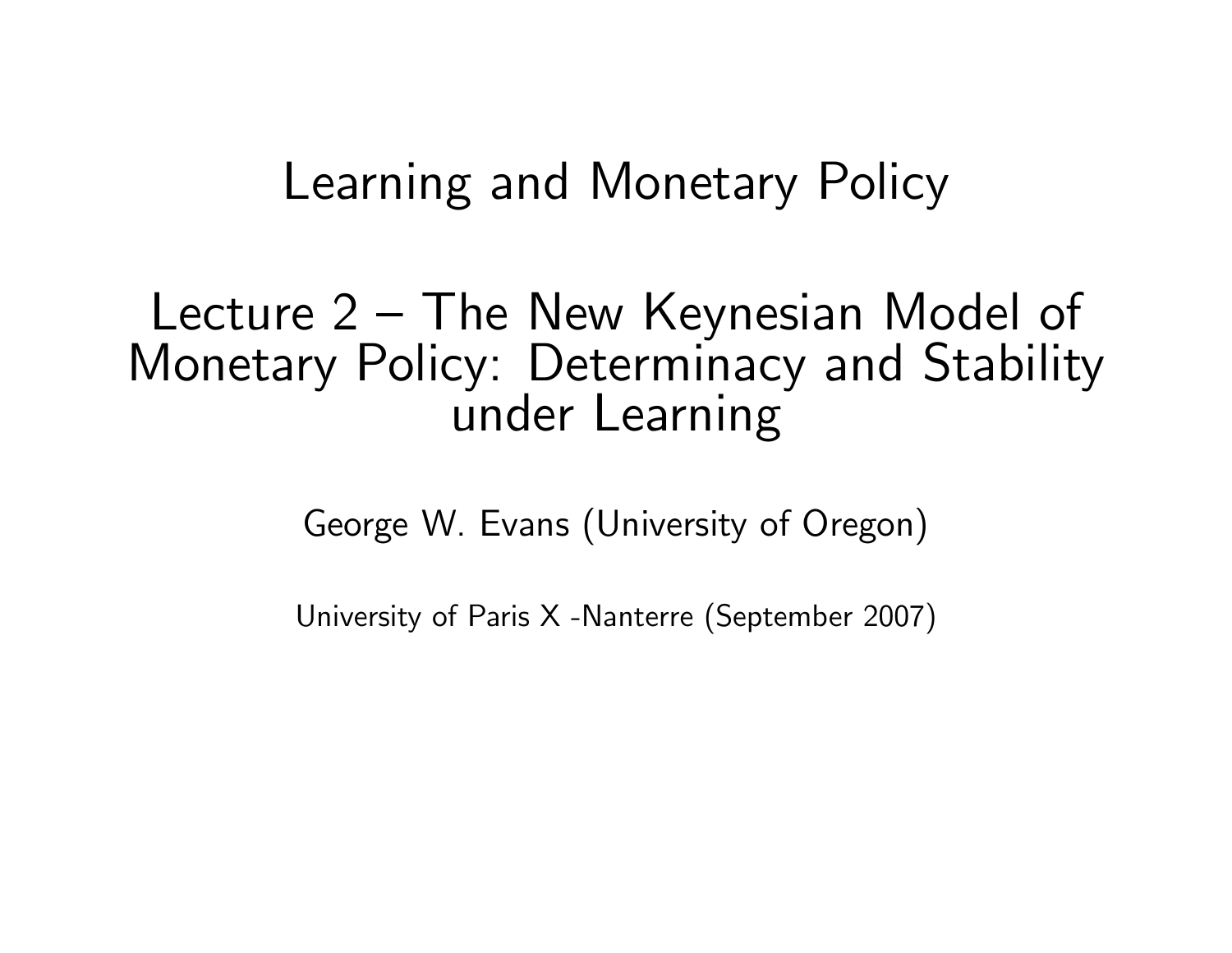# **Outline**

- We study the linearized (multivariate) NK (New Keynesian) model, with various Taylor-type interest-rate rules.
- $\bullet~$  Depending on the form and parameters of the  $i_t$  rule, there are (separate) issues of(i) determinacy (uniqueness) and (ii) stability under learning
- $\bullet\,$  Determinacy and stability are analyzed for different  $i_t$ -rules.
- For cases of indeterminacy we also look at whether sunspot equilibria can be stable under learning.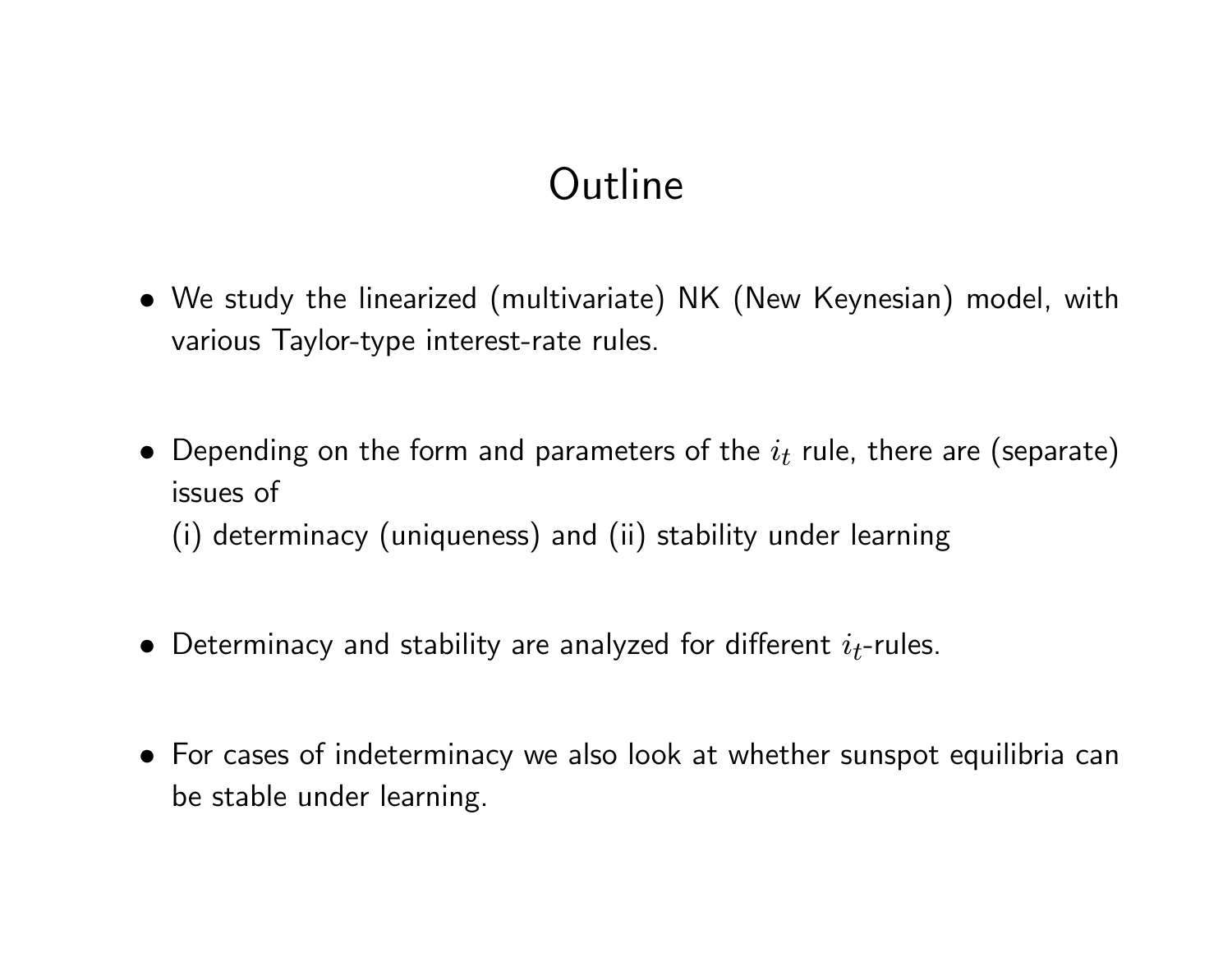### The New Keynesian Model

• Log-linearized New Keynesian model (Clarida, Gali and Gertler 1999 and Woodford 2003 etc.).

1. "IS" curve

$$
x_t = -\varphi(i_t - E_t^* \pi_{t+1}) + E_t^* x_{t+1} + g_t
$$

2. the "New Phillips" curve

$$
\pi_t = \lambda x_t + \beta E_t^* \pi_{t+1} + u_t,
$$

where  $x_t=$  output gap,  $\pi_t=$ inflation,  $i_t=$  nominal interest rate.  $E$  $\overset{*}{t}x_{t+1}$  ,  $\,E$  $t^*\pi_{t+1}$  are expectations. Parameters  $\varphi,\lambda>0$  and  $0<\beta< 1.$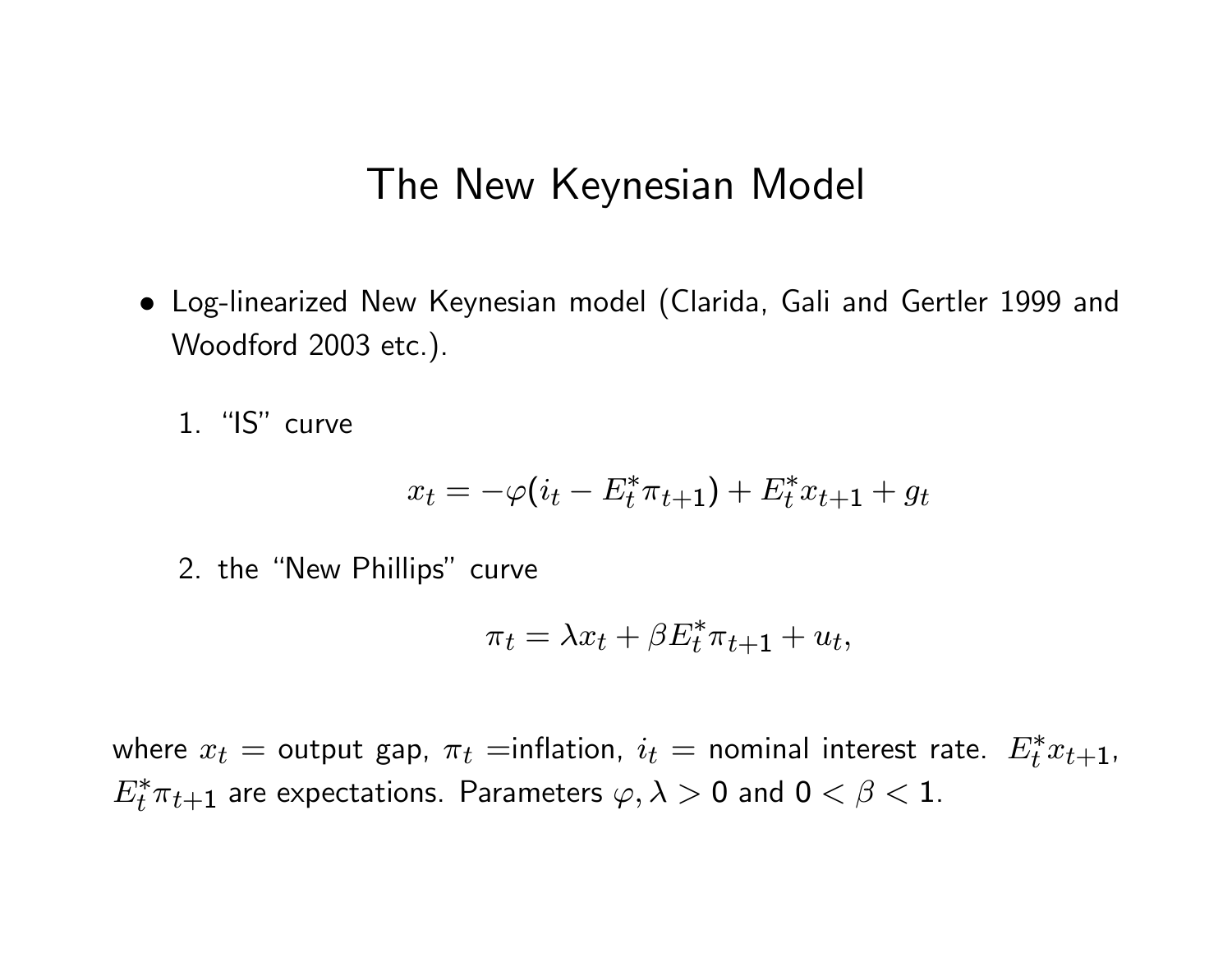• Observable shocks follow

$$
\begin{pmatrix} g_t \\ u_t \end{pmatrix} = F \begin{pmatrix} g_{t-1} \\ u_{t-1} \end{pmatrix} + \begin{pmatrix} \tilde{g}_t \\ \tilde{u}_t \end{pmatrix}, F = \begin{pmatrix} \mu & \mathbf{0} \\ \mathbf{0} & \rho \end{pmatrix},
$$
  
where  $\mathbf{0} < |\mu|, |\rho| < 1$ , and  $\tilde{g}_t \sim \text{iid}(\mathbf{0}, \sigma_g^2)$ ,  $\tilde{u}_t \sim \text{iid}(\mathbf{0}, \sigma_u^2)$ .

 $\bullet$  Some versions of the NK model incorporate inertia, i.e.  $x_{t-1}$  in the IS curve (due to habit persistence) and  $\pi_{t-1}$  in the PC curve (e.g. use of indexation by non-optimizing price-setters).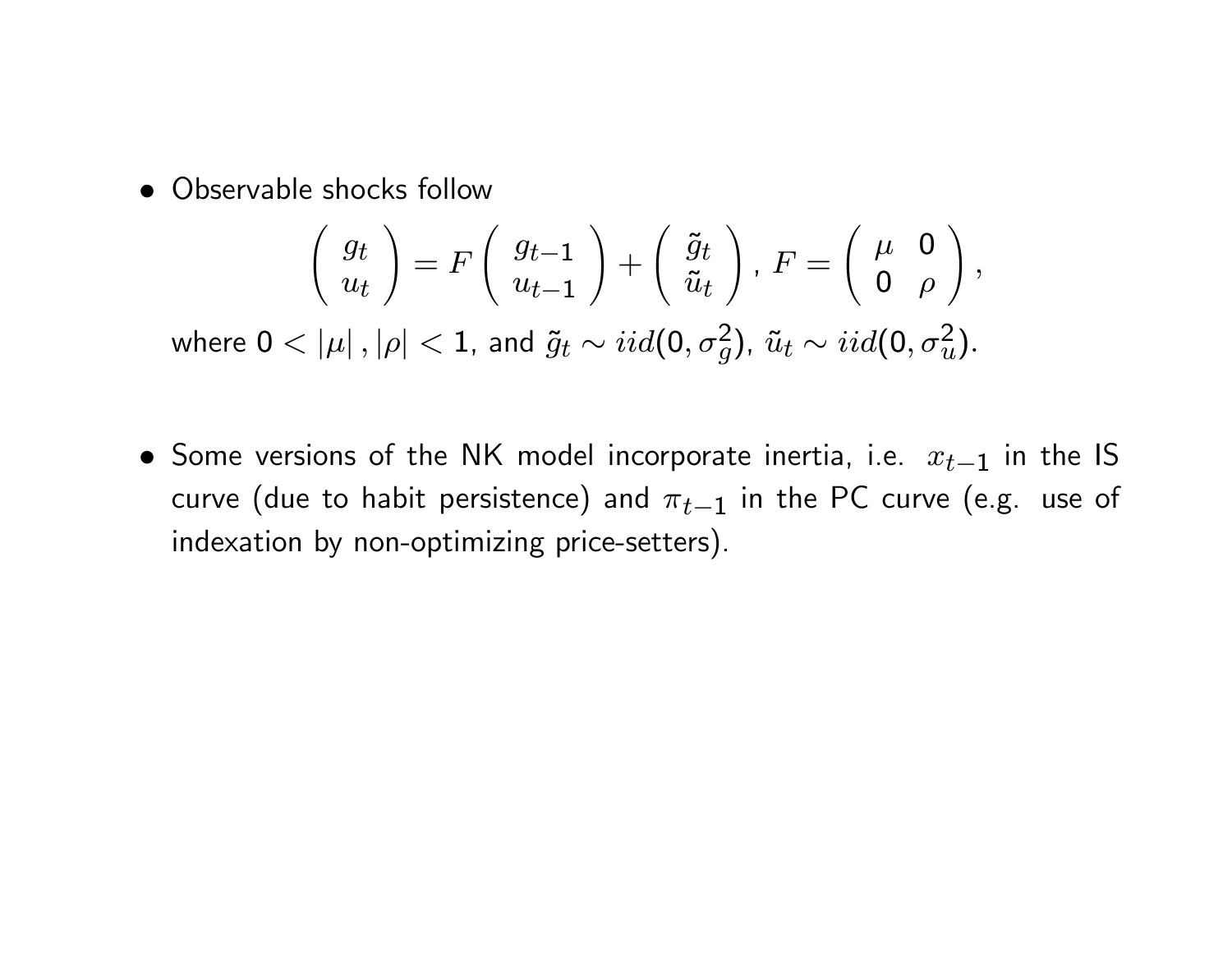### Monetary Policy Rules

To complete the model we add a policy rule for  $i_t$ . Interest rate setting by a standard **Taylor-type instrument rule** 

$$
i_t = \pi_t + 0.5(\pi_t - \bar{\pi}) + 0.5x_t,
$$

where  $\bar{\pi}=\text{target}$  inflation rate and target  $x_t$  is zero.

More generally (with  $\bar{\pi} = 0$ )

$$
i_t = \chi_{\pi} \pi_t + \chi_x x_t
$$
, where  $\chi_{\pi}, \chi_x > 0$ .

Variations: replace  $\pi_t, x_t$  by lagged or expected future values, e.g.

$$
i_t = \chi_{\pi} \pi_{t-1} + \chi_x x_{t-1}
$$
, or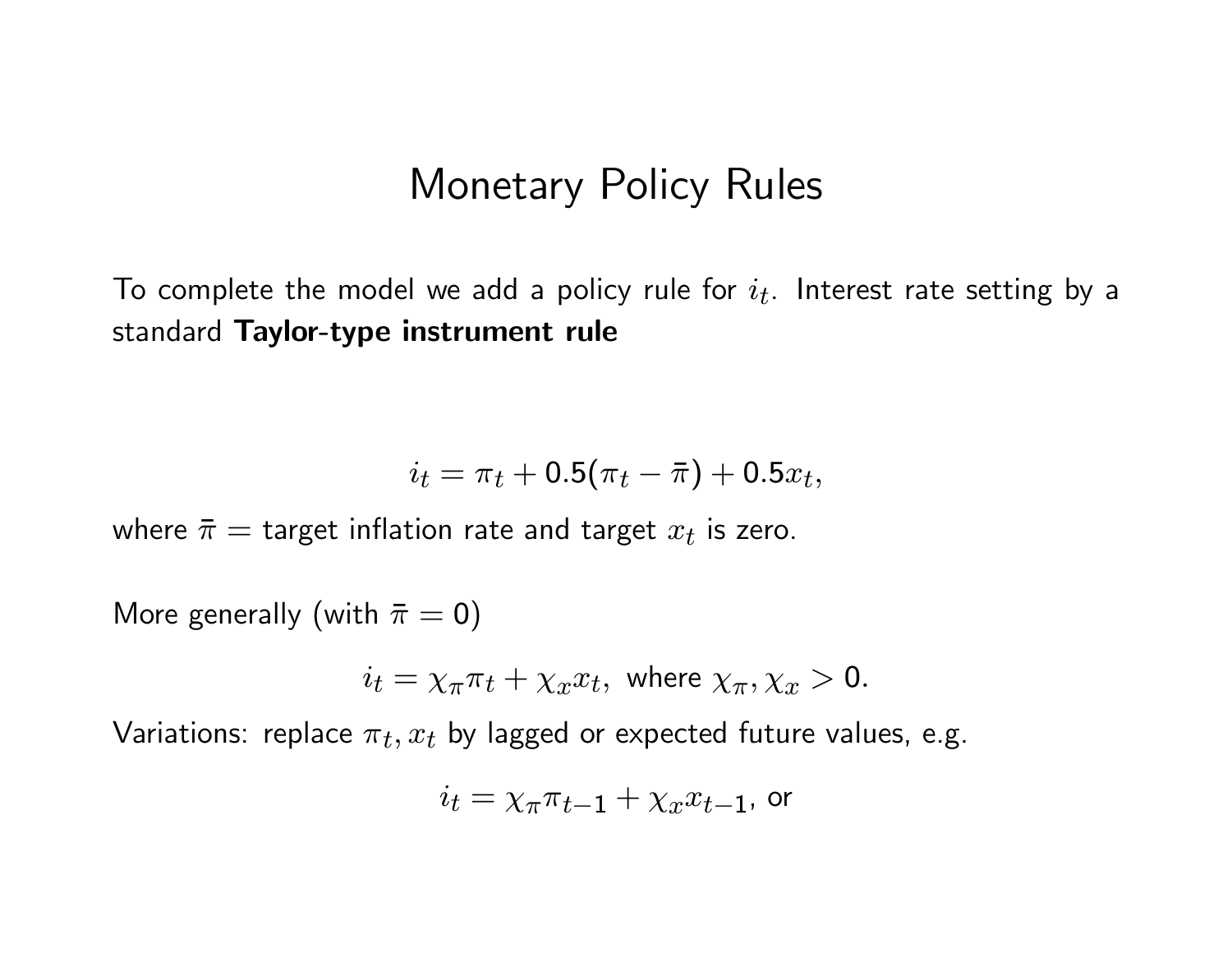$$
i_t = \chi_{\pi} E_t^* \pi_{t+1} + \chi_x E_t^* x_{t+1}
$$

A number of variations of the rule have been studied, e.g. with interest-rate smoothing,

$$
i_t = \theta i_{t-1} + \alpha_\pi \pi_t + \zeta_x x_t.
$$

In this lecture we focus on the conditions for determinacy (uniqueness) and stability of the REE under learning for various interest-rate rules.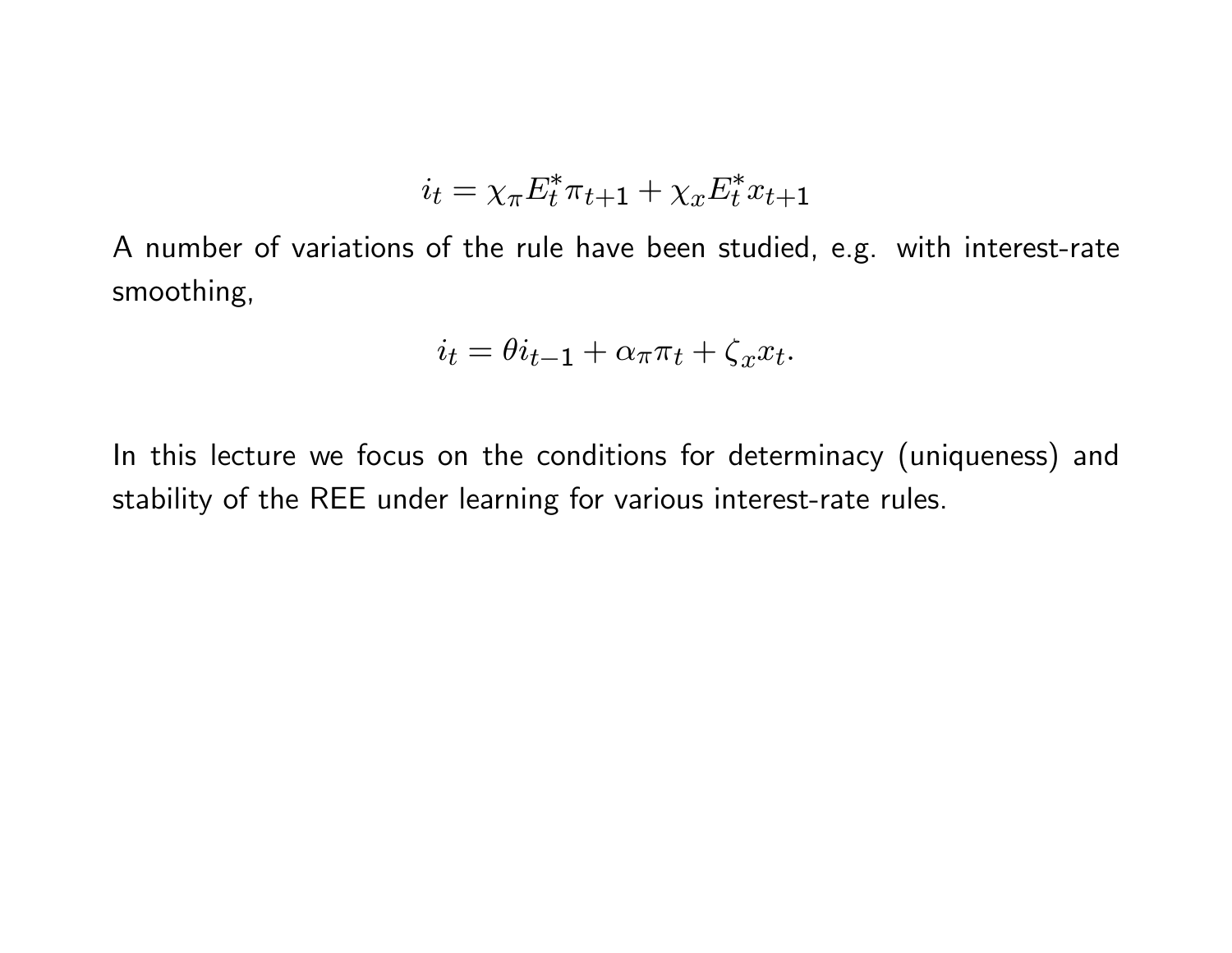## Determinacy and Stability under Learning

#### MULTIVARIATE LINEAR MODELS

Combining IS, PC and the  $i_t$  rule leads to a bivariate reduced form in  $x_t$  and  $\pi_t.$  Letting  $y'_t = (x_t, \pi_t)'$  and  $v'_t = (g_t, u_t)'$  the model can be written

$$
\begin{pmatrix}\nx_t \\
\pi_t\n\end{pmatrix} = M \begin{pmatrix}\nE_t^* x_{t+1} \\
E_t^* \pi_{t+1}\n\end{pmatrix} + N \begin{pmatrix}\nx_{t-1} \\
\pi_{t-1}\n\end{pmatrix} + P \begin{pmatrix}\ng_t \\
u_t\n\end{pmatrix},
$$
\n
$$
y_t = M E_t^* y_{t+1} + N y_{t-1} + P v_t.
$$
\n
$$
v_t = F v_{t-1} + \tilde{v}_t.
$$

We consider general linear models for vectors of endogenous  $y_t$  and exogenous  $v_t.$  In some cases we have  $N= {\mathsf 0}$  and thus

$$
y_t = ME_t^* y_{t+1} + Pv_t.
$$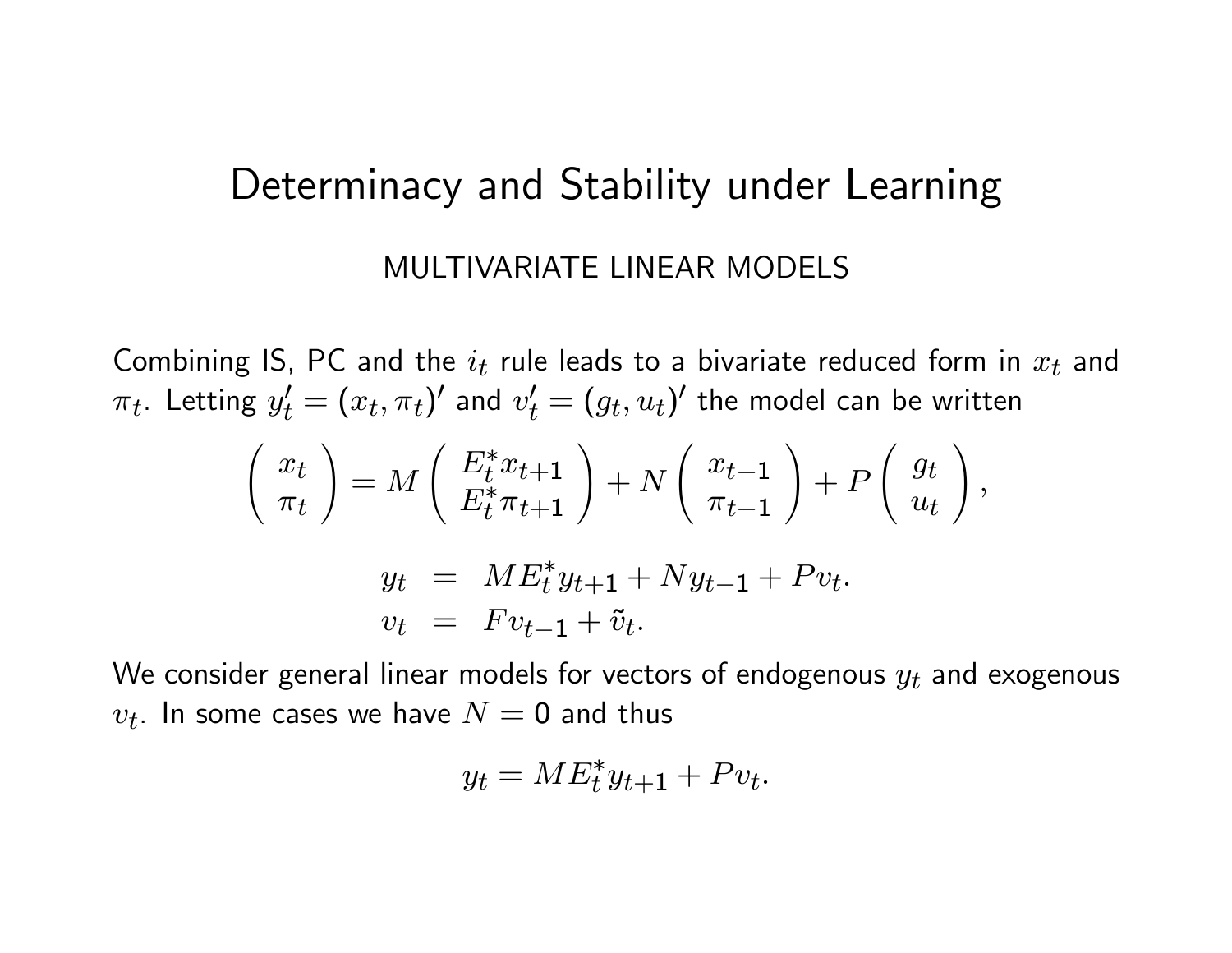#### SIMPLE MODEL WITHOUT LAGGED  $y_{t-1}$

Consider first the simpler model

$$
y_t = ME_t^* y_{t+1} + Pv_t,
$$
  

$$
v_t = Fv_{t-1} + \tilde{v}_t,
$$

where  $\tilde{v}_t' = (\tilde{g}_t, \tilde{u}_t)$ .

 ${\sf Condition}$  for determinacy: all roots of  $M$  lie inside the unit circle.

If the model is determinate the REE takes the form

$$
y_t = \bar{c}v_t
$$

The solution is obtained from

$$
E_t y_{t+1} = \bar{c} F v_t, \text{ and } \bar{c} v_t = M \bar{c} F v_t + P v_t,
$$
  

$$
\longrightarrow \bar{c} = M \bar{c} F + P.
$$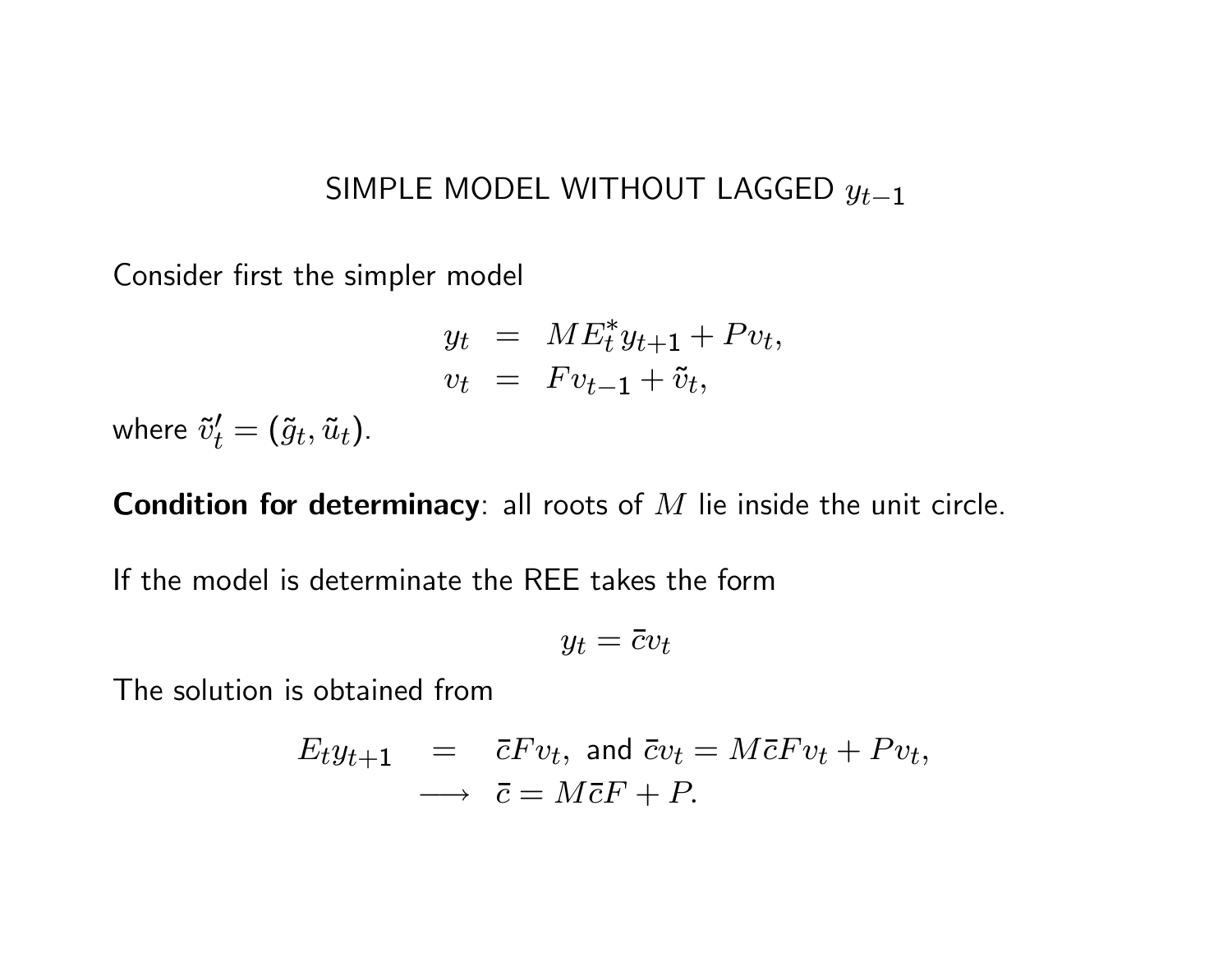#### LEARNING IN THE SIMPLE MODEL

Replace RE by LS learning. Agents estimate

 $y_t = a + cv_t.$ 

Estimates  $a_t, c_t$  are updated using LS regressions of  $y_t$  on  $v_t$  and an intercept.

Expectations are given by

$$
E_t^* y_{t+1} = a_t + c_t F v_t.
$$

The question: over time does

$$
(a_t, c_t) \rightarrow (0, \bar{c})?
$$

Convergence to an REE depends on "expectational stability" (or "E-stability") conditions.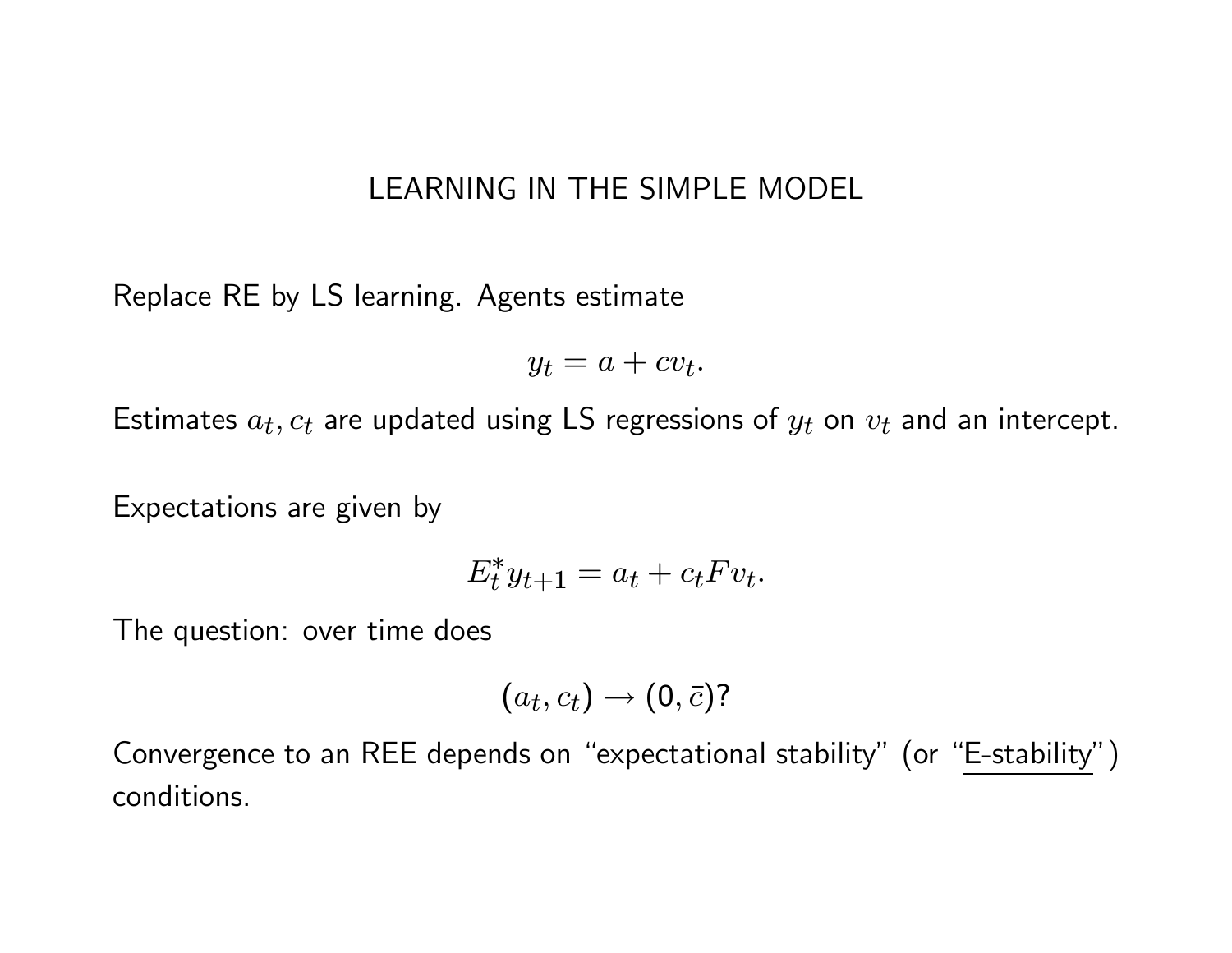### LS LEARNING: E-STABILITY METHODOLOGY

Reduced form

$$
y_t = ME_t^* y_{t+1} + Pv_t.
$$

Stability under learning is analyzed using E-stability:

Under the PLM (Perceived Law of Motion)

$$
y_t = a + cv_t
$$
  

$$
E_t^* y_{t+1} = a + cF v_t.
$$

 $\textsf{This}\longrightarrow \textsf{ALM}$  (Actual Law of Motion)

$$
y_t = Ma + (P + McF)v_t.
$$

Mapping from PLM to ALM

$$
T(a,c) = (Ma, P + McF).
$$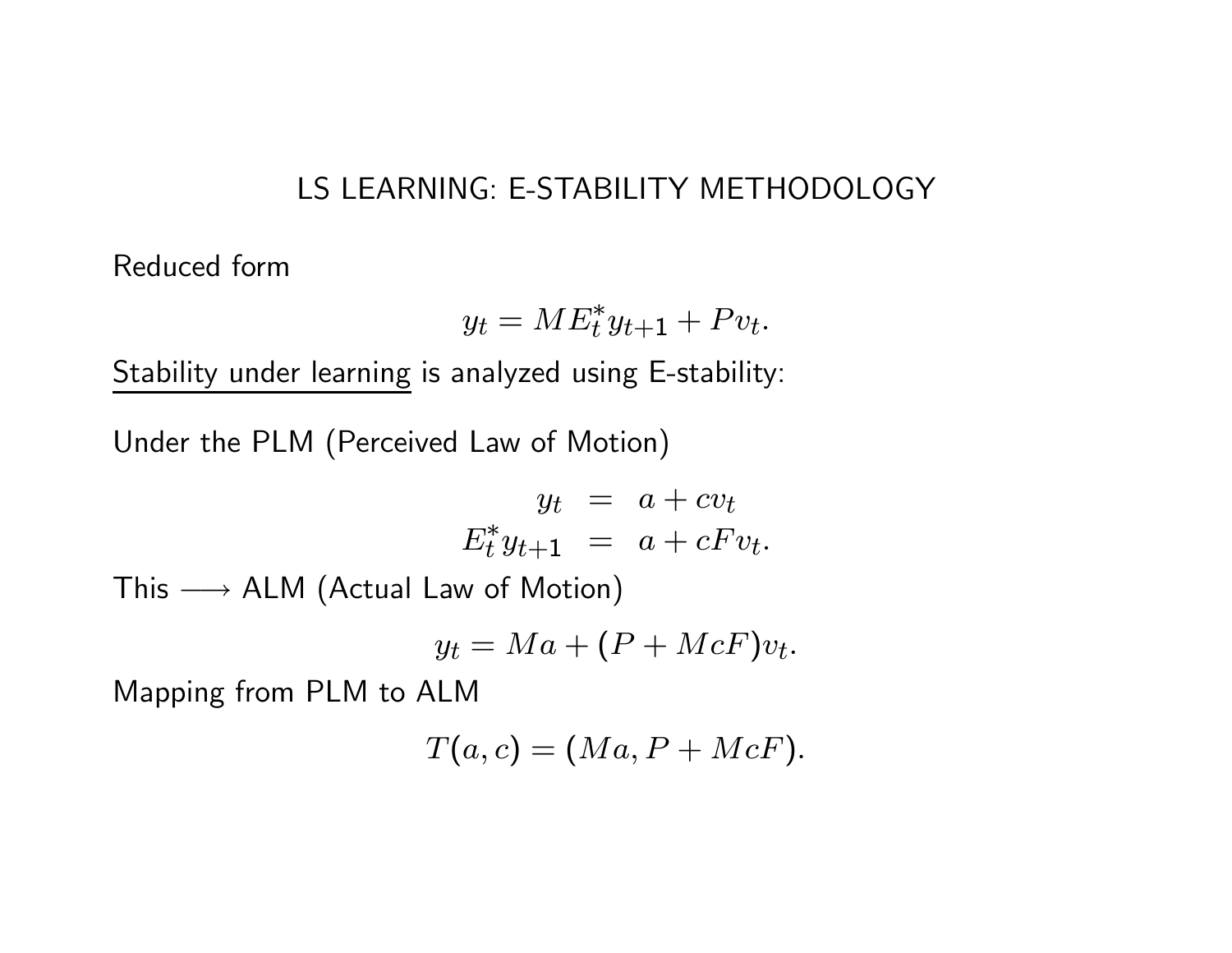We have:

$$
T(a,c)=(Ma,P+McF).
$$

The optimal REE is a fixed point of  $T(a, c)$ . If

$$
d/d\tau(a,c)=T(a,c)-(a,c)
$$

is locally asymptotically stable at the REE it is said to be  $E$ -stable.

E-stability conditions: For the model these are:

(i) all eigenvalues of  $M$  have real parts less than 1 (ii) all products of eigenvalues of  $M$  with eigenvalues of  $F$  have real parts less

than 1.

E-stability governs stability under LS learning.

For the simple model determinacy  $\Rightarrow$  E-stability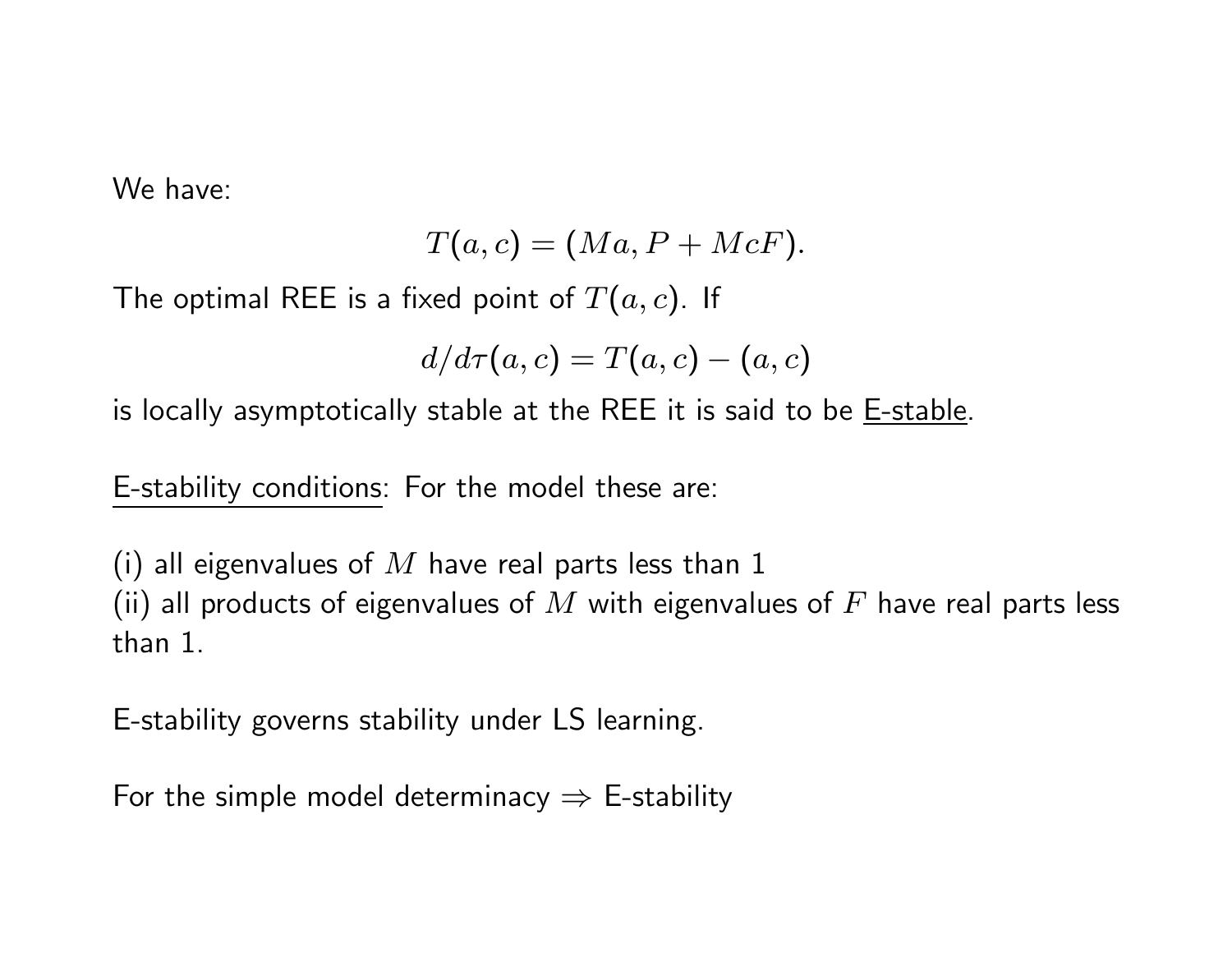### THE GENERAL MODEL

Now consider the model with lagged  $y_{t-1}$ 

$$
y_t = ME_t^* y_{t+1} + Ny_{t-1} + Pv_t.
$$

Determinacy: There are standard techniques for checking determinacy, i.e. uniqueness of REE.

If the model is "determinate" there exists <sup>a</sup> unique stationary REE of the (MSV) form

$$
y_t = \overline{b}y_{t-1} + \overline{c}v_t \text{ if } N \neq 0 \text{ or}
$$
  

$$
y_t = \overline{c}v_t \text{ if } N = 0.
$$

If "indeterminate" there are multiple solutions. These include multiple MSV solutions and also other (undesirable) stationary sunspot solutions.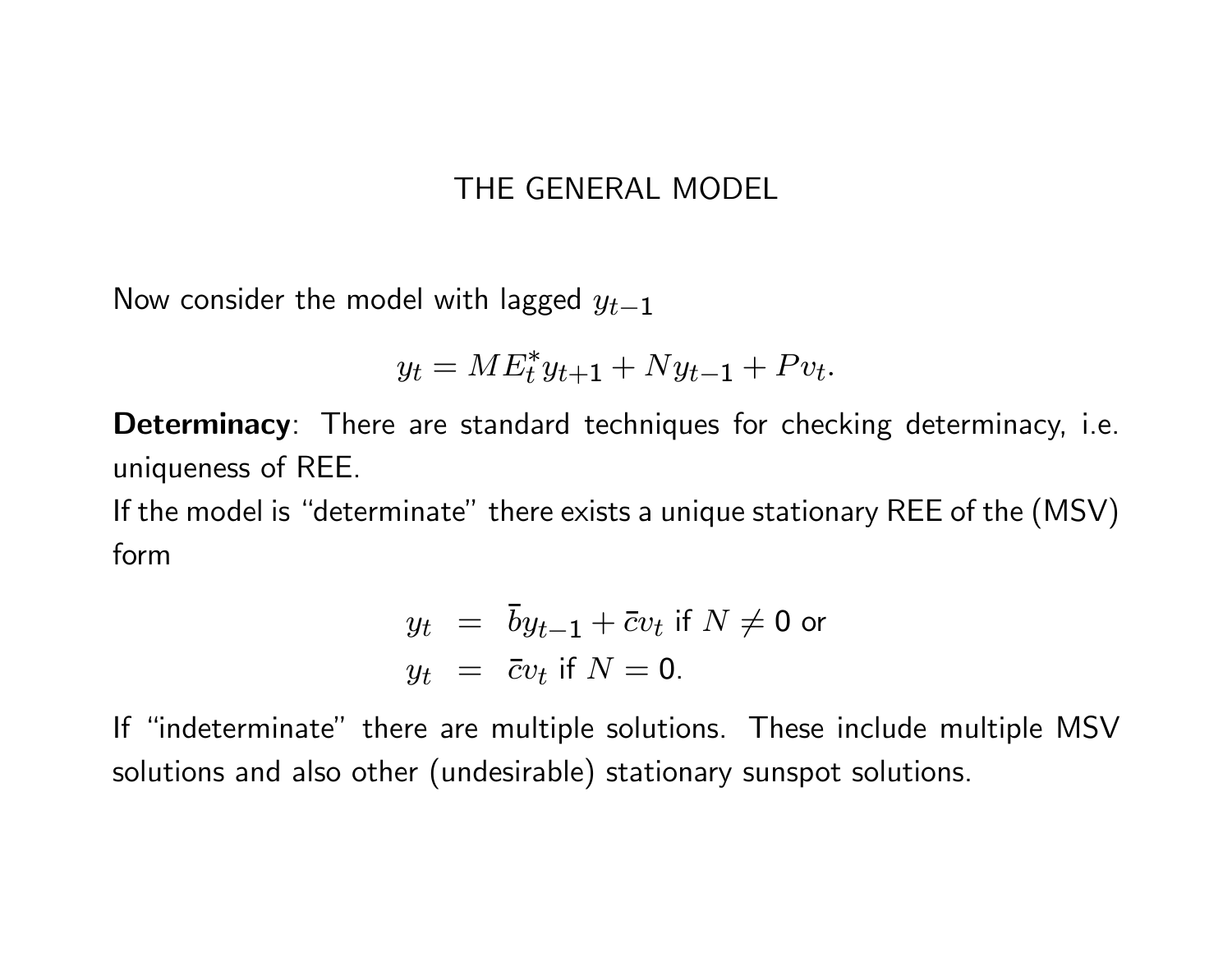**Determinacy condition**: compare  $#$  of stable eigenvalues of matrix of stacked first-order system to  $#$  of predetermined variables.

### LS LEARNING

Under learning, agents have beliefs or <sup>a</sup> perceived law of motion (PLM)

$$
y_t = a + by_{t-1} + cv_t,
$$

and estimate  $\left(a_t,b_t,c_t\right)$  in period  $t$  based on past data.

- Forecasts are computed from the estimated PLM.
- New data is generated according to the model with the given forecasts.
- -Estimates are updated to  $\left(a_{t+1}, b_{t+1}, c_{t+1}\right)$  using least squares.
- Question: when is it the case that

$$
(a_t,b_t,c_t)\rightarrow (0,\bar{b},\bar{c})?
$$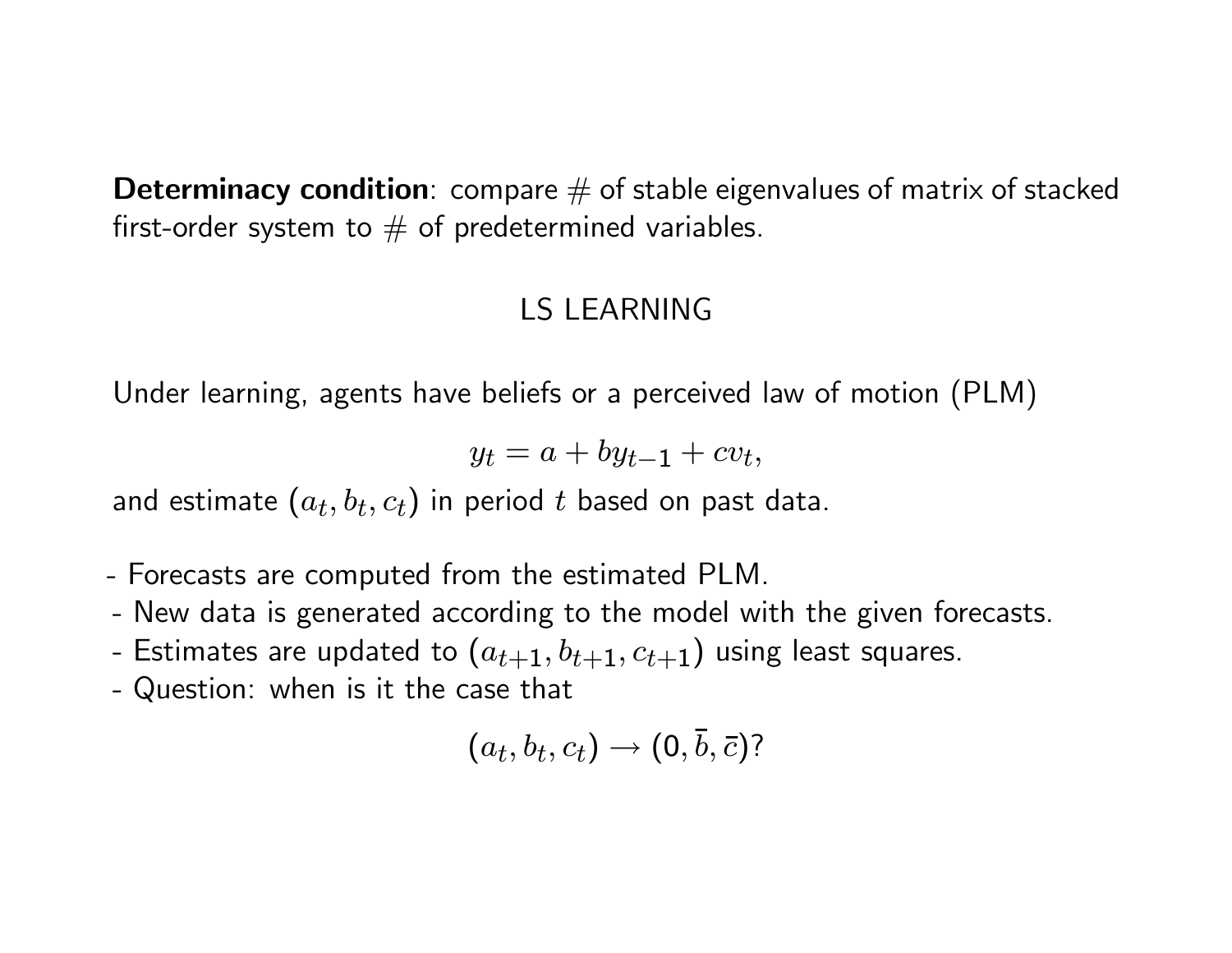#### E-STABILITY

Reduced form

$$
y_t = ME_t^* y_{t+1} + Ny_{t-1} + Pv_t.
$$

Stability under learning is analyzed using E-stability:

Under the PLM (Perceived Law of Motion)

$$
y_t = a + by_{t-1} + cv_t.
$$

 $E_t^*y_{t+1} \;\; = \;\; a + bE_t^*y_t + cF v_t = a + b(a + bE_t^*y_t + cF v_t) + cF v_t$ , or  $E_t^*y_{t+1} = (I+b)a + b^2y_{t-1} + (bc+cF)v_t.$ 

 $\textsf{This}\longrightarrow \textsf{ALM}$  (Actual Law of Motion)

$$
y_t = M(I+b)a + (Mb^2 + N)y_{t-1} + (Mbc + NcF + P)v_t.
$$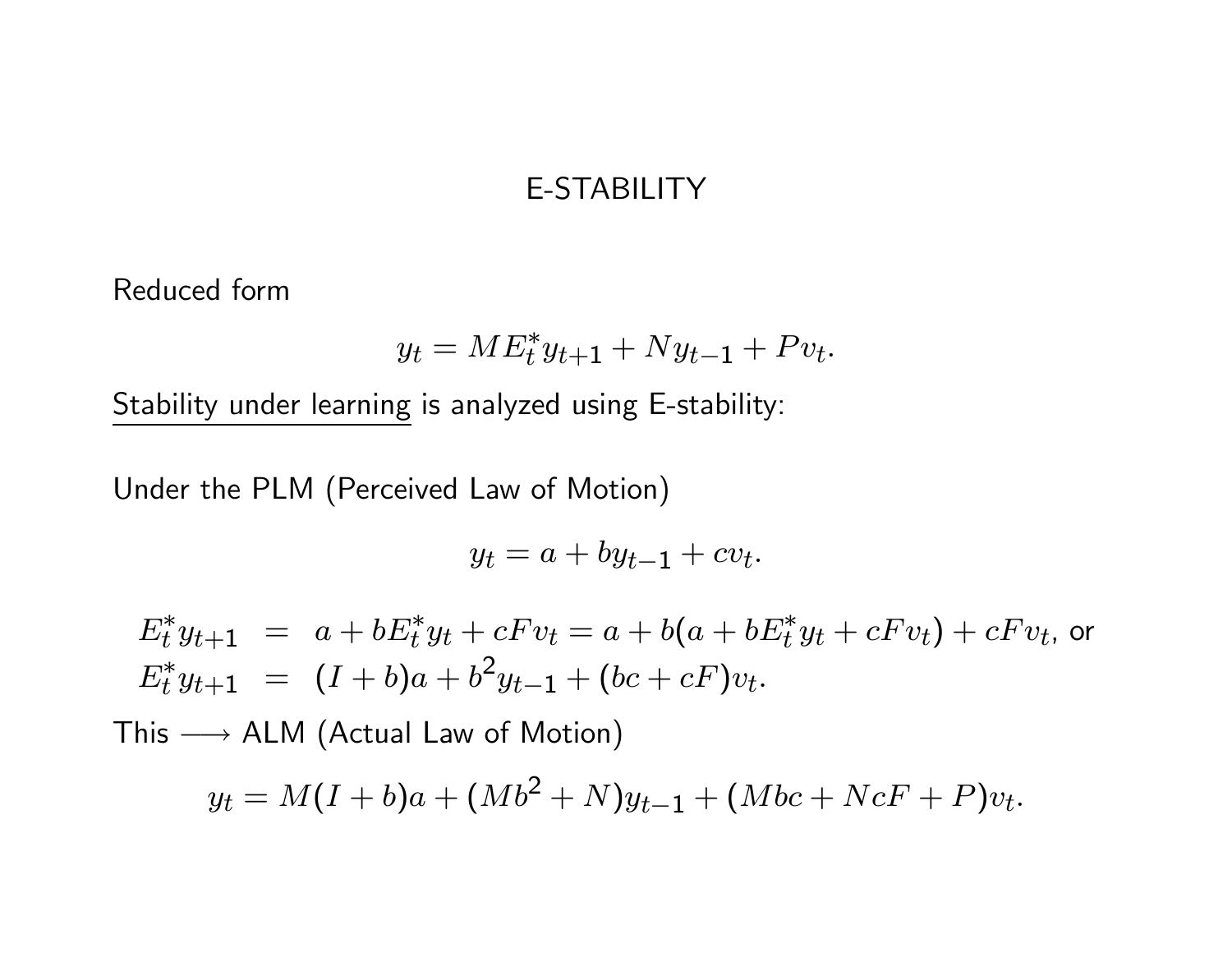**Remark**: This assumes the time  $t$  **information set** is:  $I_t = \{v_t, y_{t-1}, v_{t-1}, \ldots\}.$ The condition is somewhat different when the information set also includes  $y_t$  . See Evans & Honkapohja (2001), Ch. 10.

With this **"alternative" information assumtion**, expectations are given by

$$
E_t^* y_{t+1} = a + by_t + c F v_t,
$$

and the ALM is

$$
y_t = (I - Mb)^{-1}Ma + (I - Mb)^{-1}McFv_t + (I - Mb)^{-1}Ny_{t-1} + (I - Mb)^{-1}Pv_t,
$$
  
whereas with the "**standard**" **information assumption** we have the ALM

$$
y_t = M(I+b)a + (Mb^2 + N)y_{t-1} + (Mbc + NcF + P)v_t.
$$

We proceed using the "standard" information assumption, but it is easy to work out the other case too.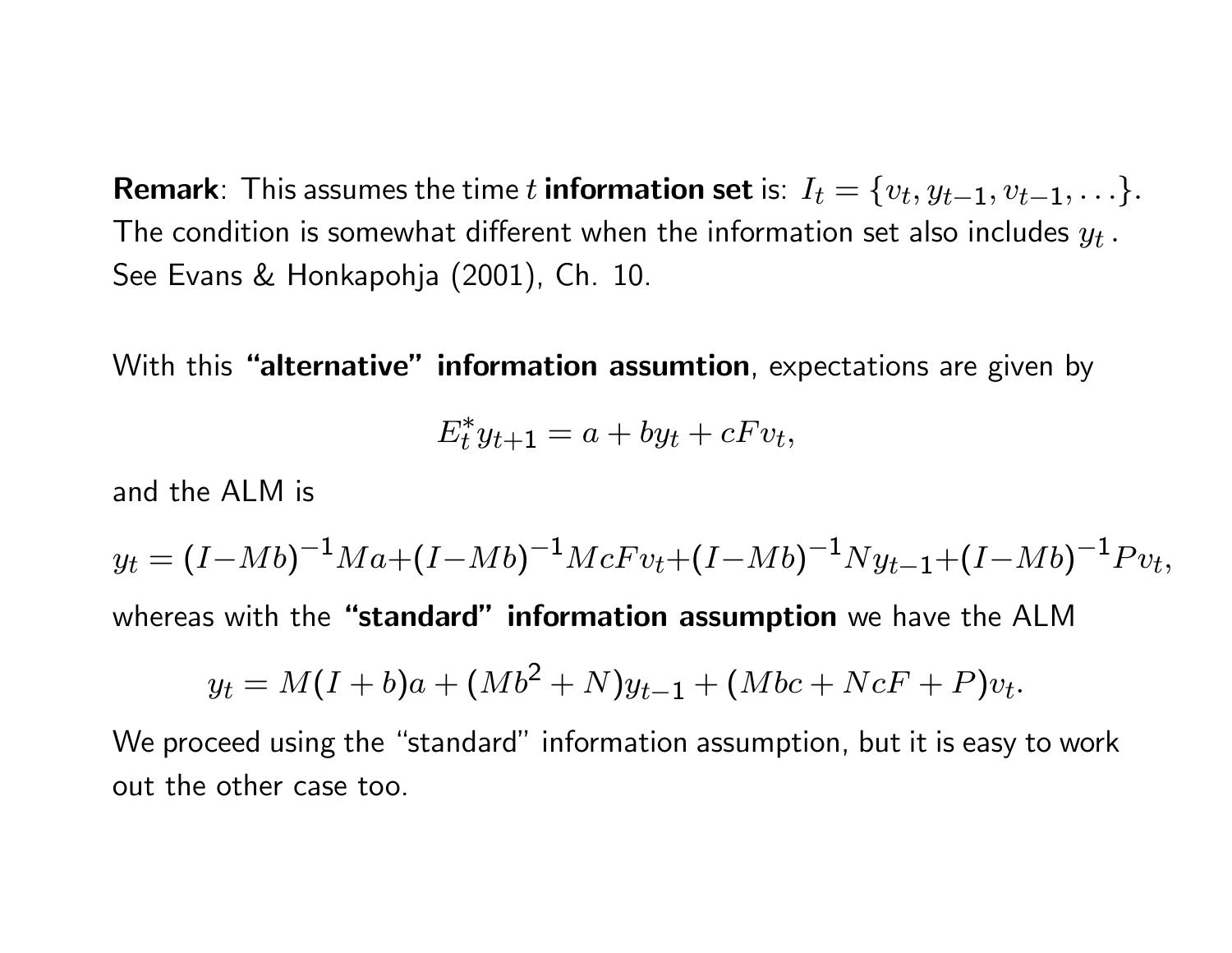The ALM gives <sup>a</sup> mapping from PLM to ALM:

$$
T(a,b,c)=(M(I+b)a,Mb^2+N,Mbc+NcF+P).
$$

The optimal REE is a fixed point of  $T(a, b, c)$ . If

$$
d/d\tau(a,b,c) = T(a,b,c) - (a,b,c)
$$

is locally asymptotically stable at the REE it is said to be **E-stable**. See EH, Chapter 10, for details. The E-stability conditions can be stated in terms of the derivative matrices

$$
DT_a = M(I + \bar{b})
$$
  
\n
$$
DT_b = \bar{b}' \otimes M + I \otimes M\bar{b}
$$
  
\n
$$
DT_c = F' \otimes M + I \otimes M\bar{b},
$$

where  $\otimes$  denotes the Kronecker product and  $\overline{b}$  $b$  denotes the REE value of  $b$ .

#### E-stability governs stability under LS learning.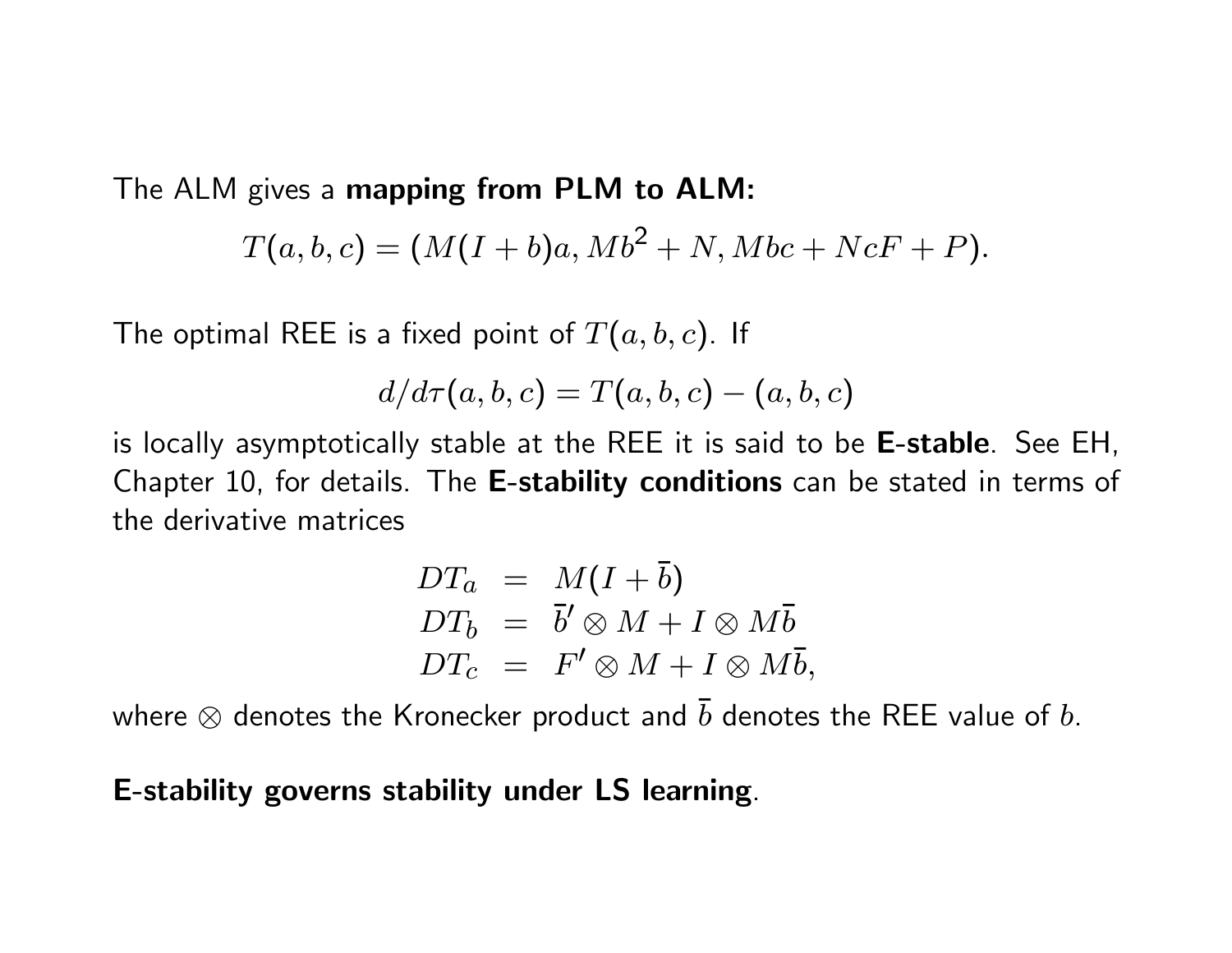## Results for Interest Rate Rules

We now apply these techniques to the Taylor-type interest-rate rules considered by Bullard and Mitra.

CONTEMPORANEOUS DATA RULE

For the rule

$$
i_t = \chi_\pi \pi_t + \chi_x x_t
$$

we get the simple model

$$
y_t = ME_t^* y_{t+1} + Pv_t,
$$

with

$$
M = \frac{1}{\phi^{-1} + \chi_x + \lambda \chi_\pi} \left( \begin{array}{cc} \phi^{-1} & (1 - \beta \chi_\pi) \\ \lambda \phi^{-1} & \lambda + \beta(\phi^{-1} + \chi_x) \end{array} \right)
$$

.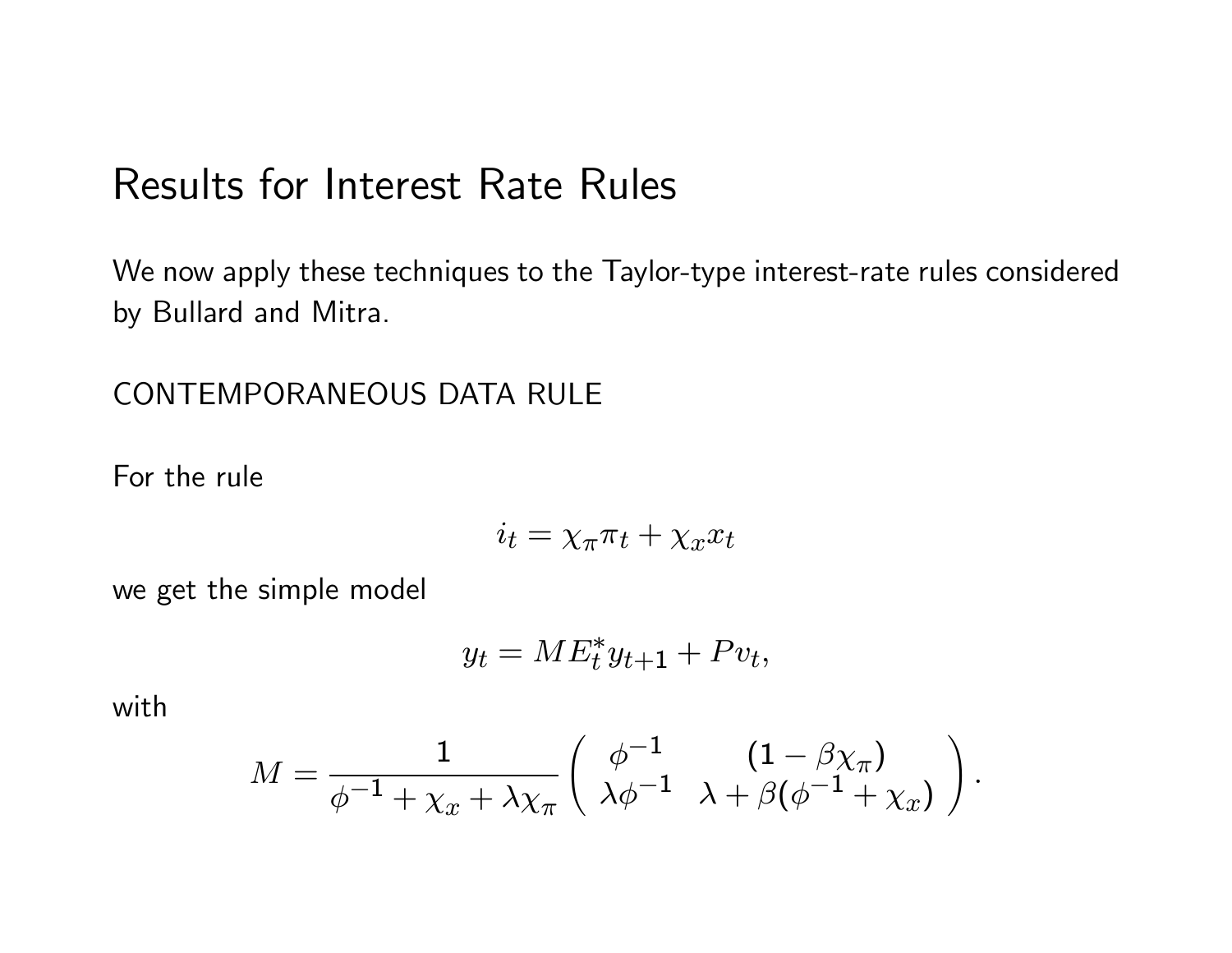B&M show that the condition

$$
\lambda(\chi_{\pi}-1)+(1-\beta)\chi_x>0.
$$

is necessary and sufficient for both determinacy and E-stability. The Figure shows the results for the "Woodford" calibration of  $\phi$  and  $\lambda.$ 



(B&M use  $\varphi_x,\varphi_\pi$  for  $\chi_x,\chi_\pi)$ . The "Taylor principle"  $\chi_\pi>1$  is sufficient.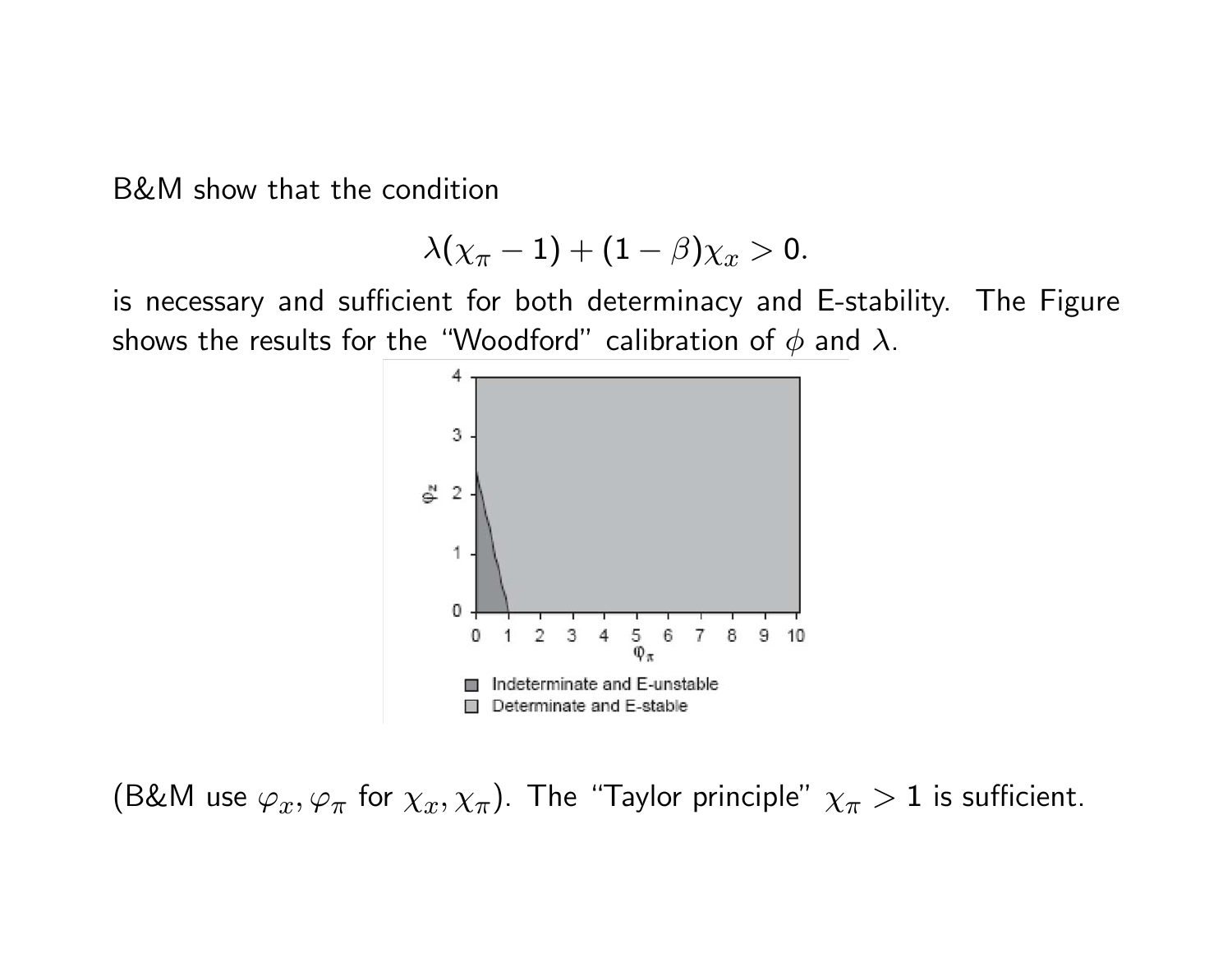### LAGGED DATA RULE

For the rule

$$
i_t = \chi_{\pi} \pi_{t-1} + \chi_x x_{t-1}
$$

we can solve for  $M,N$  in the general framework.

The determinacy and E-stability conditions are now more complex.

Note that determinate but E-unstable is possible.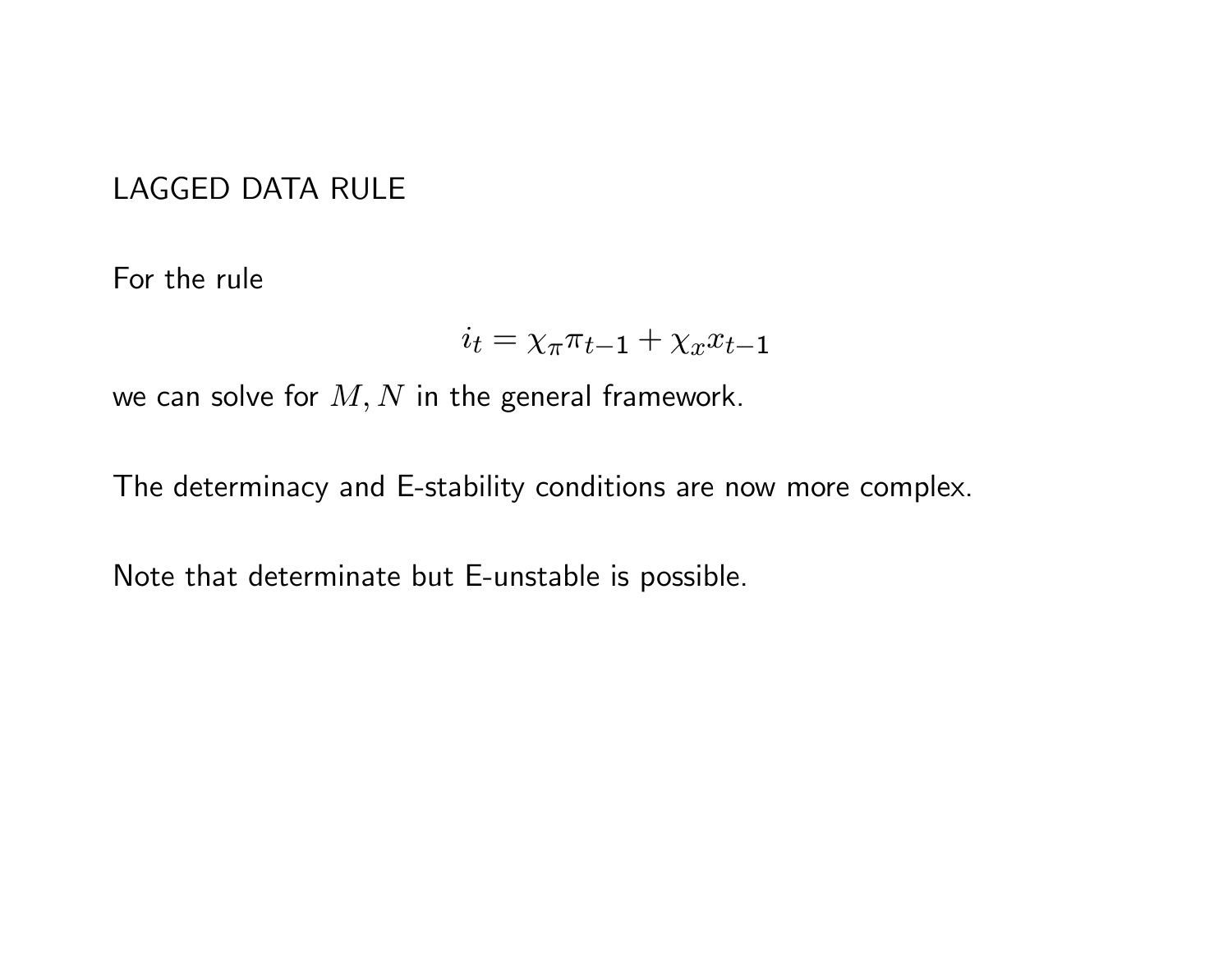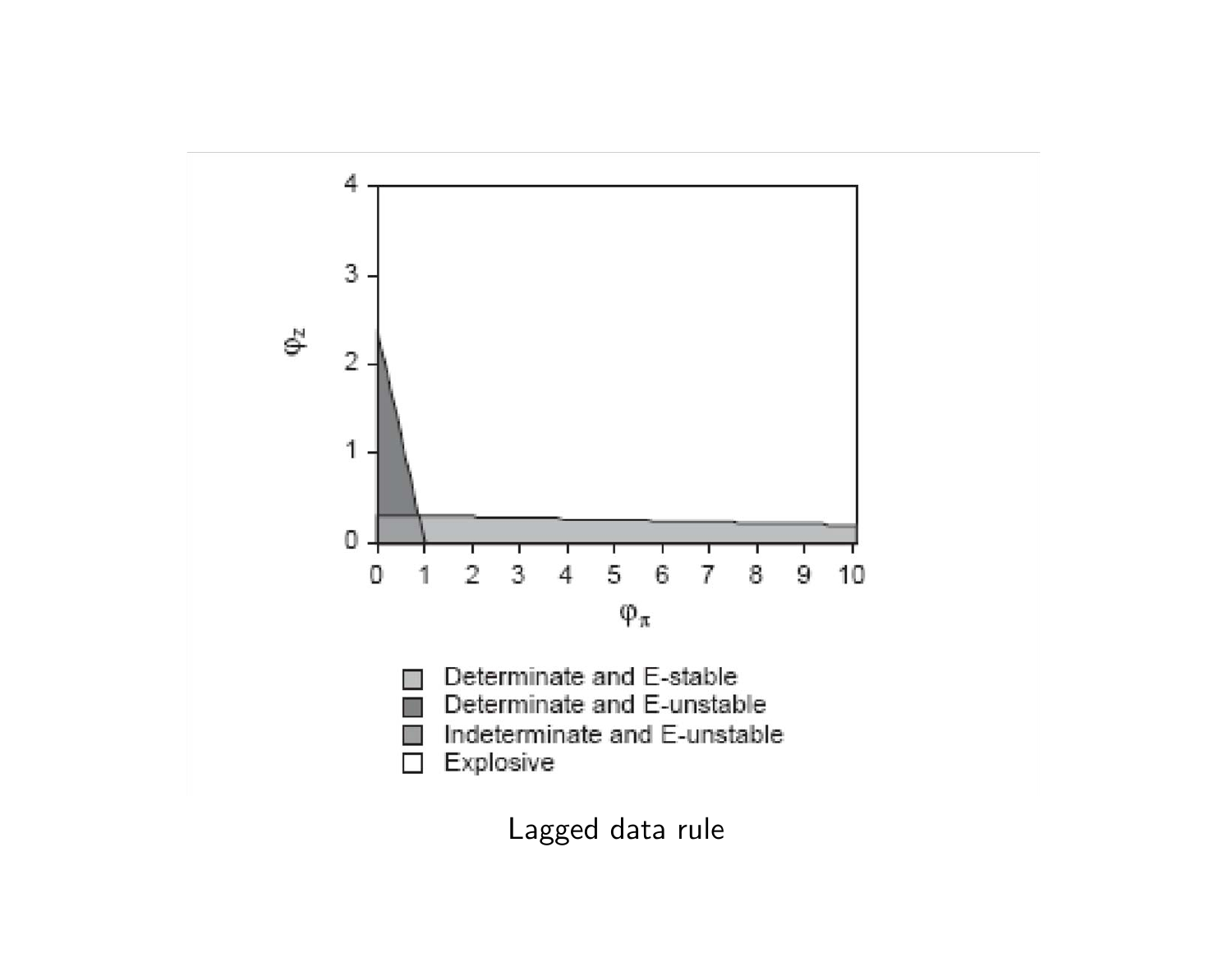### FORECAST BASED ("FORWARD-LOOKING") RULE

For the rule

$$
i_t = \chi_{\pi} E_t^* \pi_{t+1} + \chi_x E_t^* x_{t+1}
$$

we are again back in the simple framework.

The main additional case of interest is that for  $\chi_\pi>1$  but  $\chi_x>0$  too large, it is possible for to have Indeterminate but E-stability of one of the MSV solutions. We return to this below.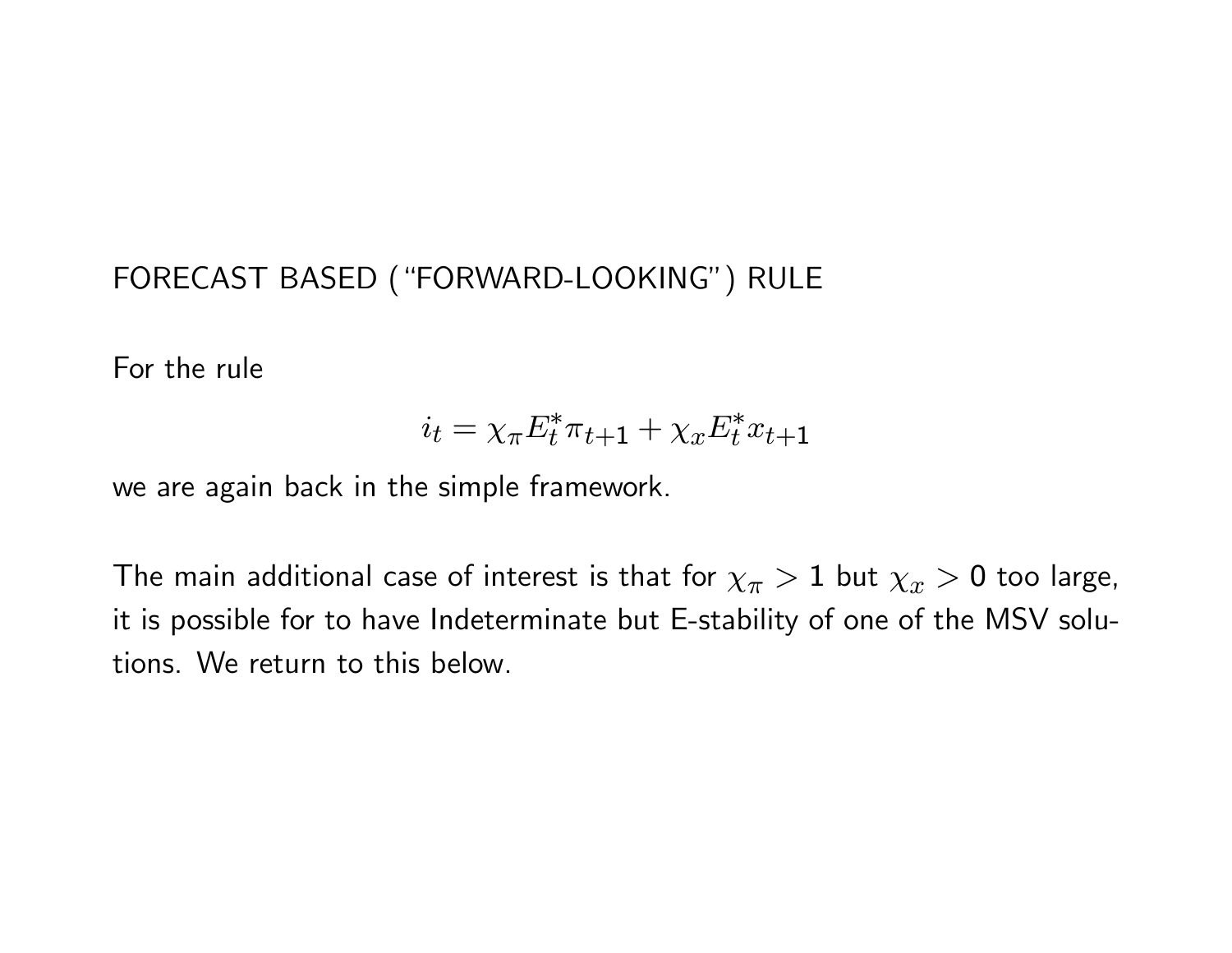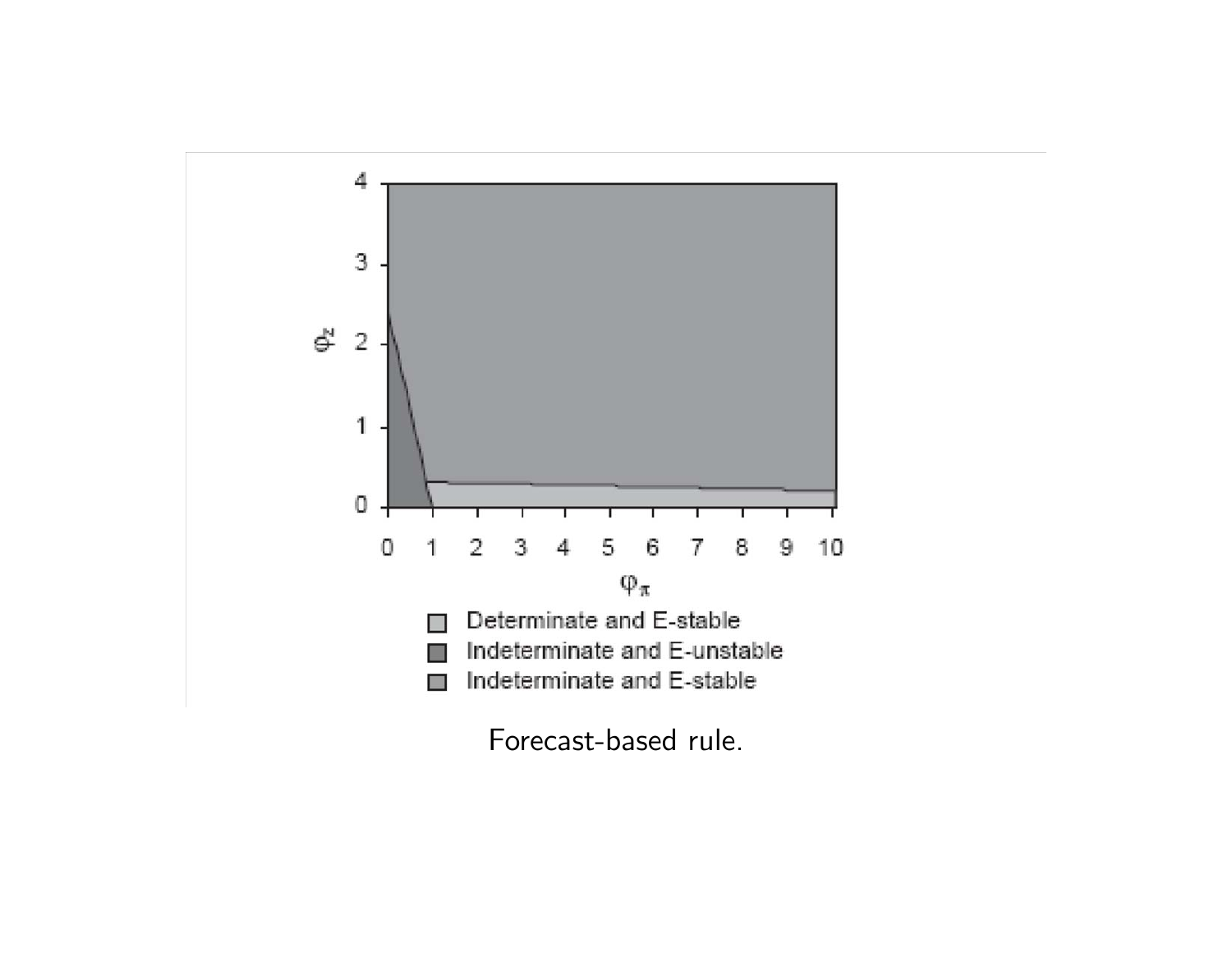## Further points.

- $\bullet\,$  Non-observability of current variables  $y_t$  in contemporaneous data rule. B&M show that using  $E_t^*y_t$  or  $E_{t-1}^*y_t$  in place of  $y_t$  does not affect determinacy and E-stability.
- Interpretation of expectations in forecast-based rules

$$
i_t = \chi_{\pi} E_t^* \pi_{t+1} + \chi_x E_t^* x_{t+1}.
$$

Analysis assumes homogeneous expectations for private sector and CB: (i) CB bases  $i_t$  on private sector forecasts or (ii) private sector uses CB forecasts, or (iii) private sector and CB forecast in the same way, using VARs.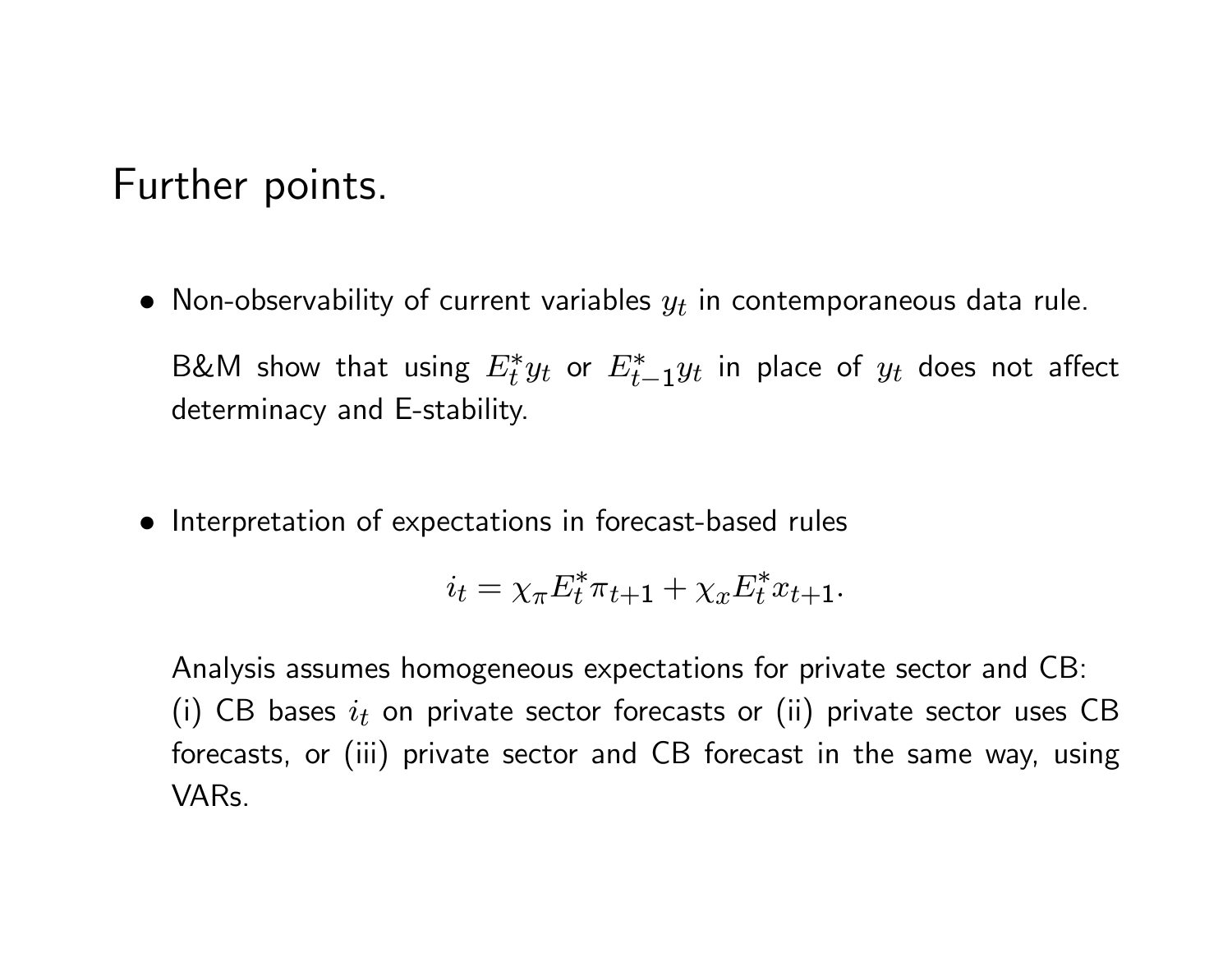- $\bullet\,$  If CB bases  $i_t$  on private sector forecasts, but there are white noise measurement errors, E-stability and determinacy are unaffected.
- CB can use internal VAR forecasts as <sup>a</sup> proxy. E-stability is unaffected even though CB and private sector can have different VAR forecasts, due to different priors.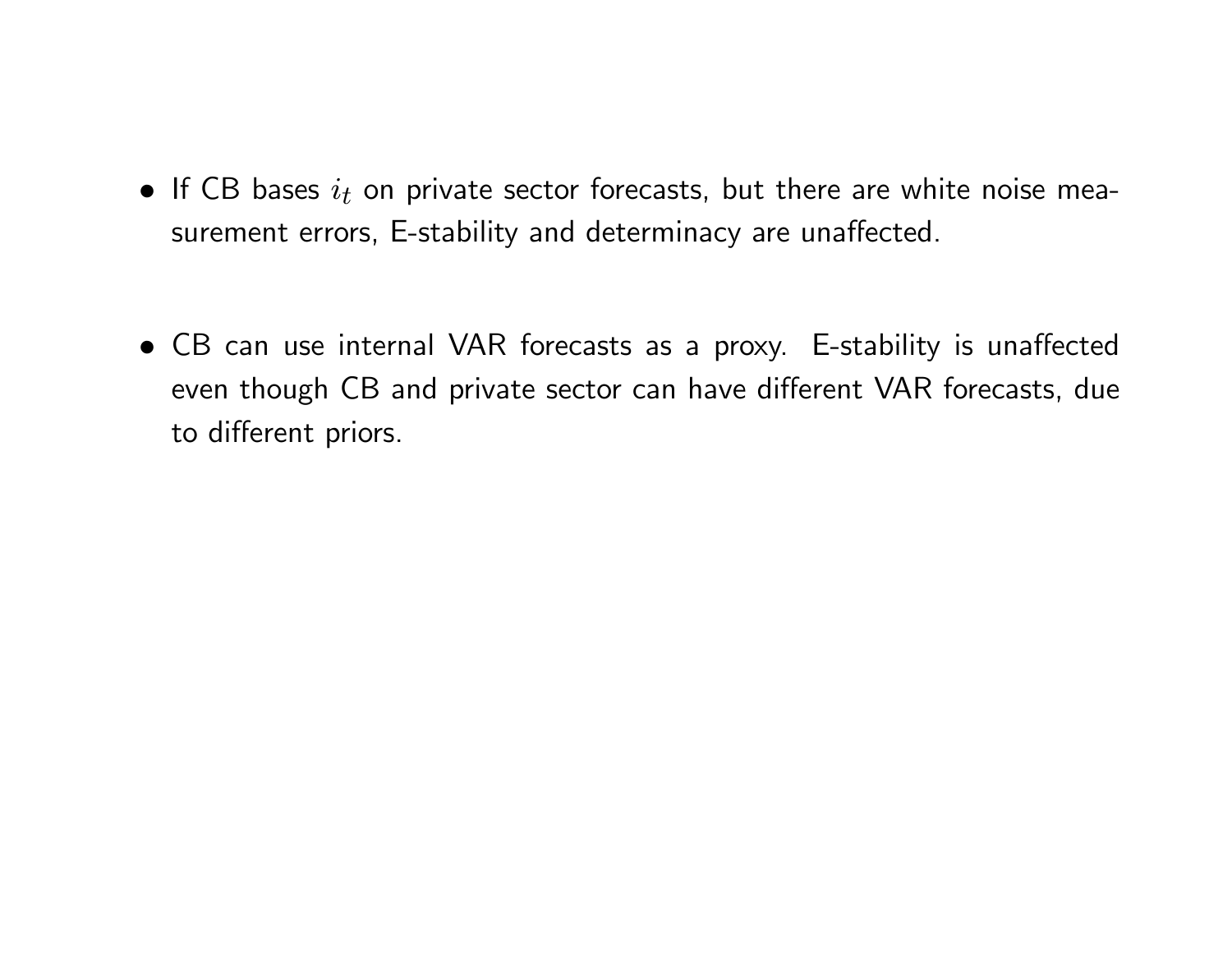# Learning Sunspots

- Clarida, Gali and Gertler (2000) argued that in the US: (i) The US had <sup>a</sup> forward-looking Taylor rule (ii) Pre-1980 the long-run coefficient  $\chi_{\pi}$  on  $E_t^*\pi_{t+1}$  was  $\chi_{\pi} < 1$ , consistent with indeterminacy and SSEs, while after 1980  $\chi_{\pi} \, > \, 1$  and the model was determinate.
- Can SSEs (stationary sunspot equilibria) be stable under learning in NK models? This is discussed in Honkapohja and Mitra (2004), Evans and McGough (2005, 2006), Eusepi 2007.
- $\bullet$  In the simple model without lags the MSV solution is  $y_t\,=\, \bar c v_t.$  In the indeterminate case there are SSEs taking the form

$$
y_t = \bar{c}v_t + \bar{d}\zeta_t,
$$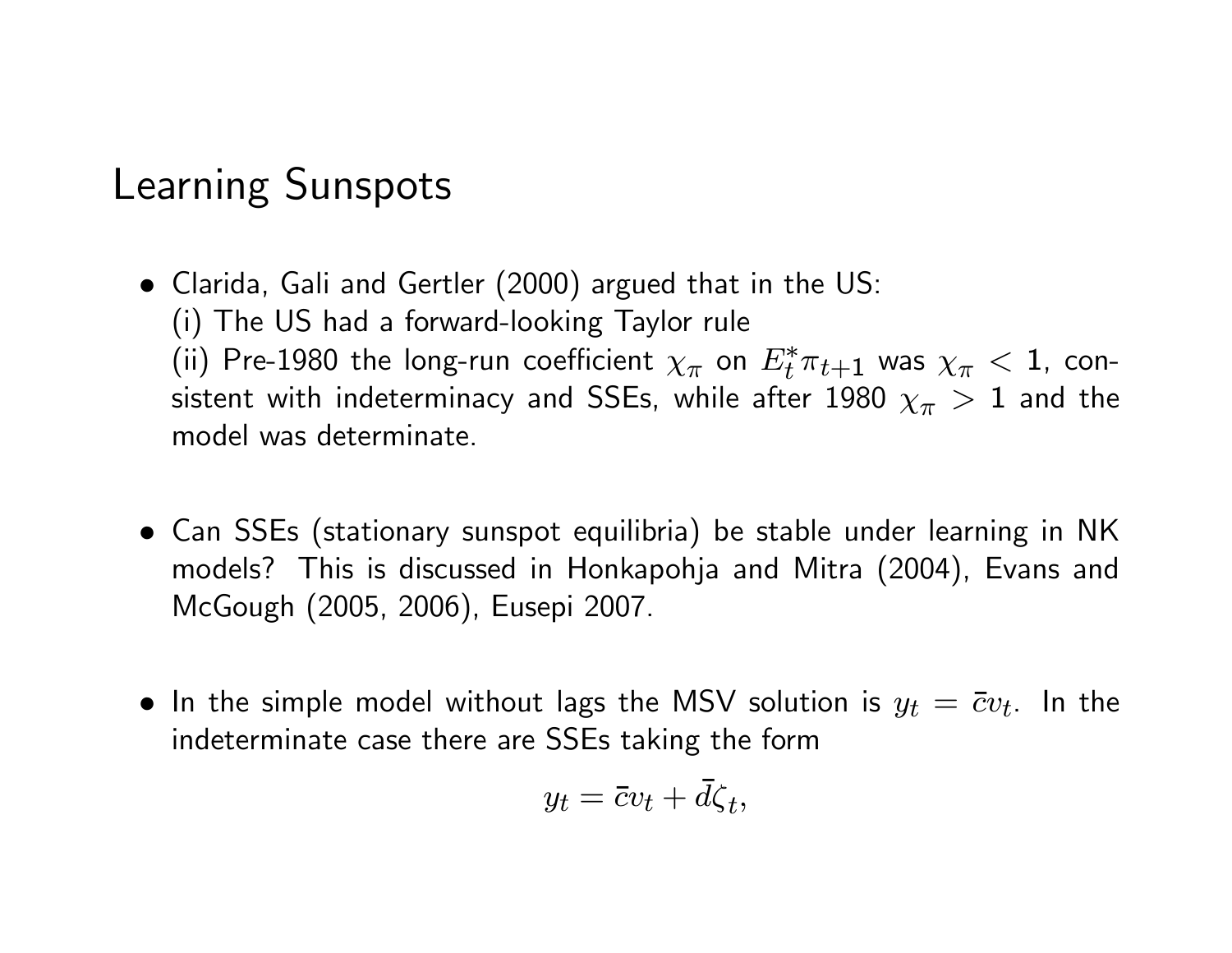where  $\zeta_t$  can be either a k-state sunspot with suitable transition probabilities or an exogenous  $AR(1)$  sunspot with suitable damping coefficient.

• Under LS learning will an SSE be stable? E-stability conditions can be computed. Evans and McGough (2005) find the following:



There are two indeterminacy regimes. SI (stable sunspots) do exist, but for large  $\chi_\pi$  and  $\chi_x$  too large.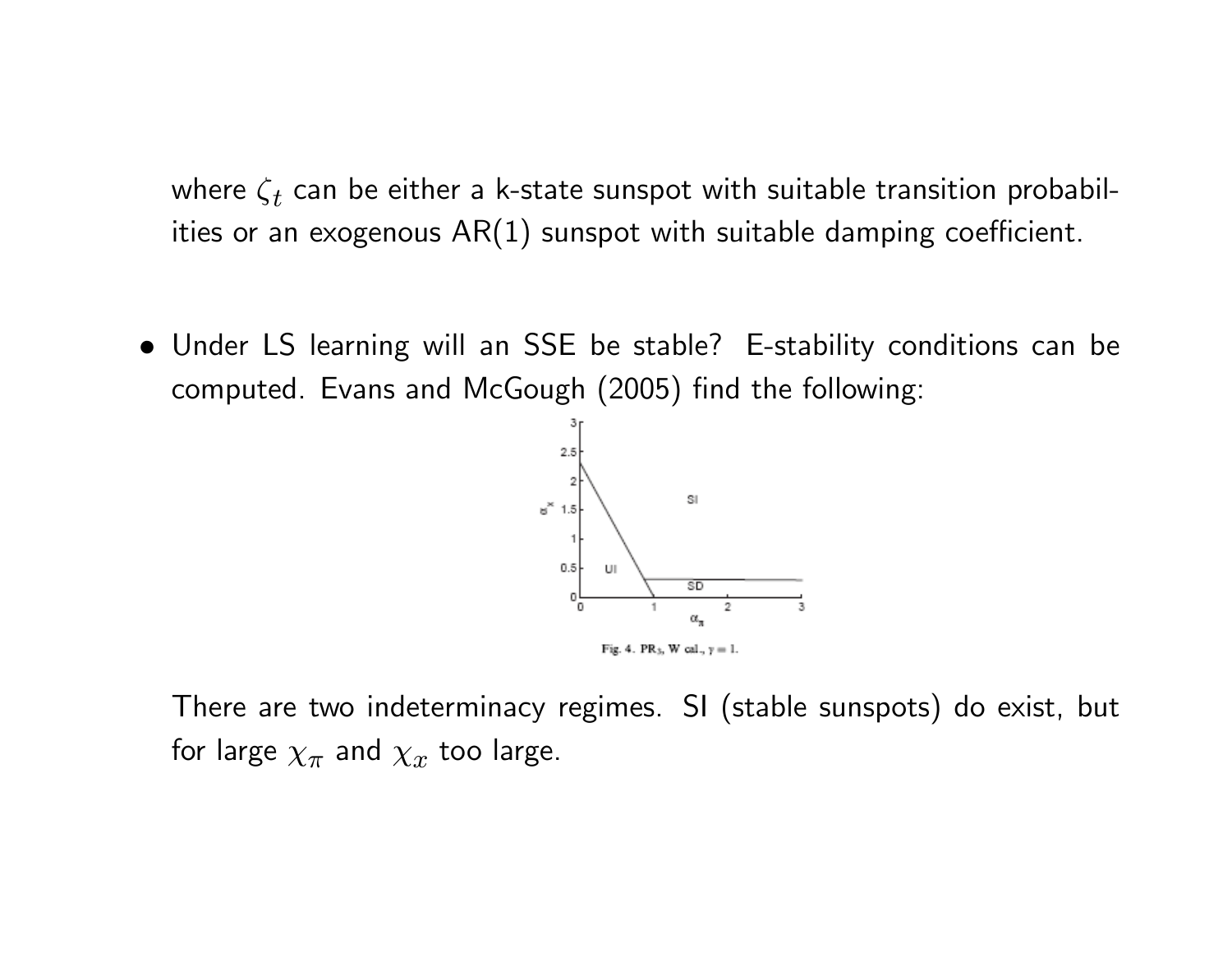• Interest-rate smoothing helps increase the area of stable determinacy. The CGG rule takes the form

$$
i_t = \theta i_{t-1} + \alpha_\pi E_t^* \pi_{t+1} + \zeta_x x_t,
$$

and they find  $\theta = 0.68$ . For the CGG calibration we have



For the estimated CGG pre-1980 rule we are in the UI region, i.e. the SSEs are unstable under learning.

• Stable sunspots also exist in market-clearing seigniorage models. See Evans, Honkapohja, Marimon (2007).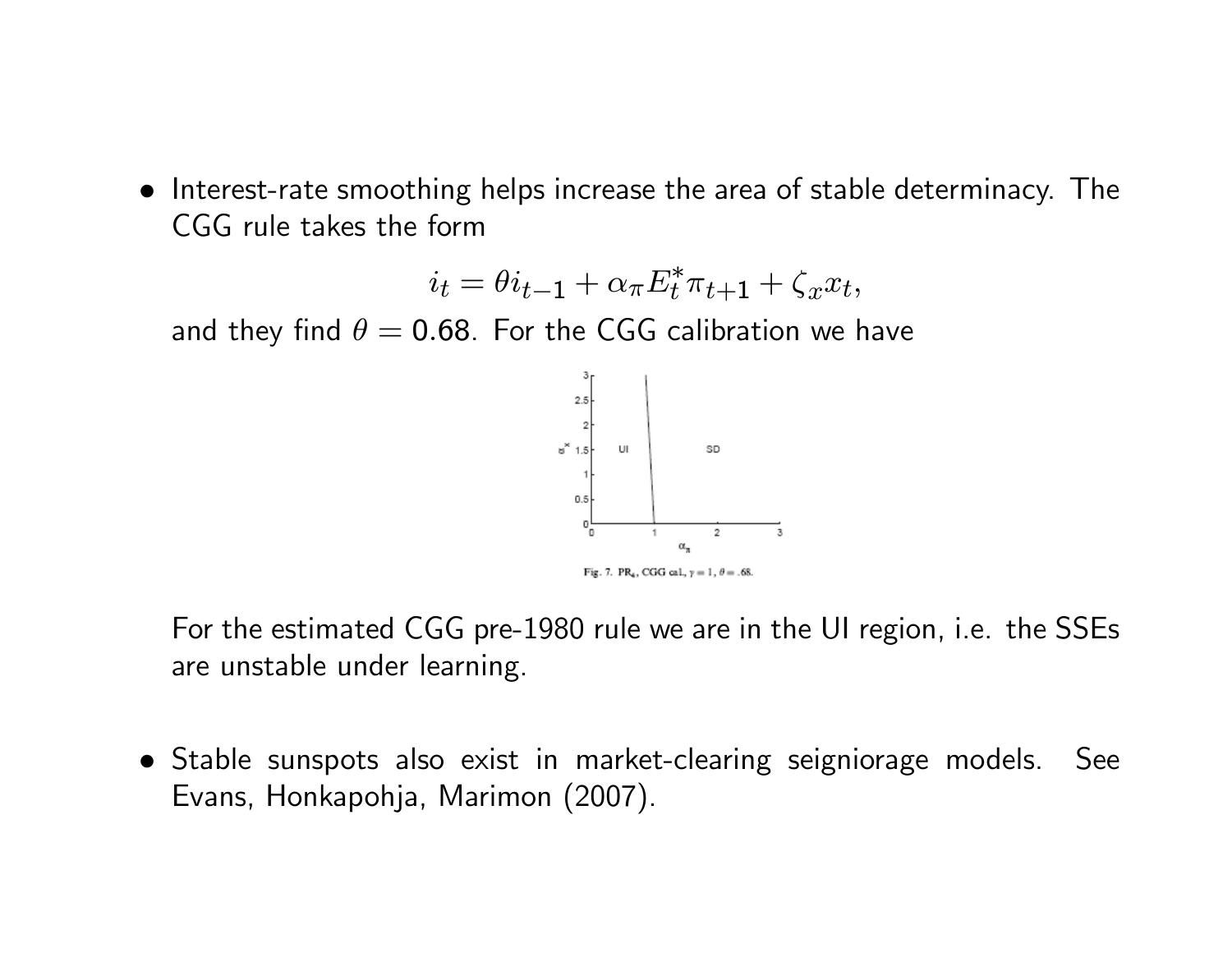# Conclusions

• Stability under learning can be analyzed in multivariate linearized models like the standard NK model.

(i) Like determinacy, learning stability of an REE can be checked from eigenvalues of suitable matrices.

(ii) Determinacy and learning stability are distinct conditions.

 $\bullet\,$  Results for Taylor-type  $i_t$  rules:

(i) Contemporaneous data Taylor-rules are determinate and stable under learning for suitable parameter values.

(ii) Forward-looking rules are determinate, stable for appropriate parameter choices. For others, stable or unstable indeterminacy can arise.

• Next lecture: what about optimal policy?